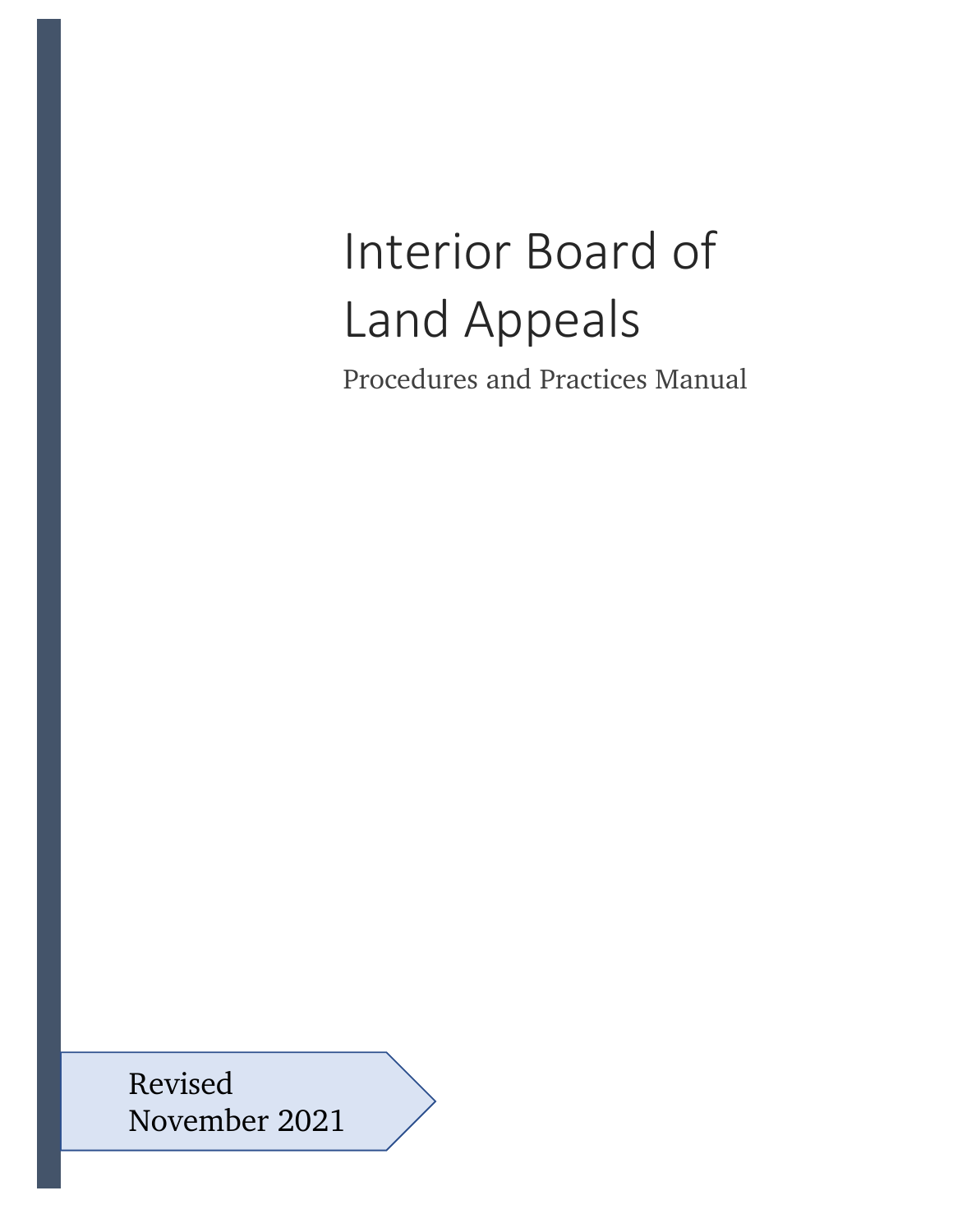# Interior Board of Land Appeals Manual

Revised November 2021

# **Contents**

| I.             |                                                                    |  |  |  |
|----------------|--------------------------------------------------------------------|--|--|--|
| A.             |                                                                    |  |  |  |
| <b>B.</b>      |                                                                    |  |  |  |
| $C_{\cdot}$    |                                                                    |  |  |  |
| II.            |                                                                    |  |  |  |
| A.             |                                                                    |  |  |  |
| B.             | EARLY IDENTIFICATION OF JURISDICTIONAL ISSUES, STAY PETITIONS, AND |  |  |  |
| C.             |                                                                    |  |  |  |
| D.             |                                                                    |  |  |  |
| E.             |                                                                    |  |  |  |
| III.           |                                                                    |  |  |  |
|                |                                                                    |  |  |  |
| IV.            |                                                                    |  |  |  |
| A.             |                                                                    |  |  |  |
| <b>B.</b>      | TIMEFRAME AND CRITERIA FOR RESOLVING A STAY  10                    |  |  |  |
| $C_{\cdot}$    |                                                                    |  |  |  |
| $V_{\cdot}$    | <b>EXPEDITIOUS ACTION ON REQUESTS AND MOTIONS 10</b>               |  |  |  |
| A.             |                                                                    |  |  |  |
| <b>B.</b>      |                                                                    |  |  |  |
| VI.            | ORDERS TO SHOW CAUSE AND ORDERS FOR SUPPLEMENTAL                   |  |  |  |
|                |                                                                    |  |  |  |
| A.             |                                                                    |  |  |  |
| $\mathbf{B}$ . |                                                                    |  |  |  |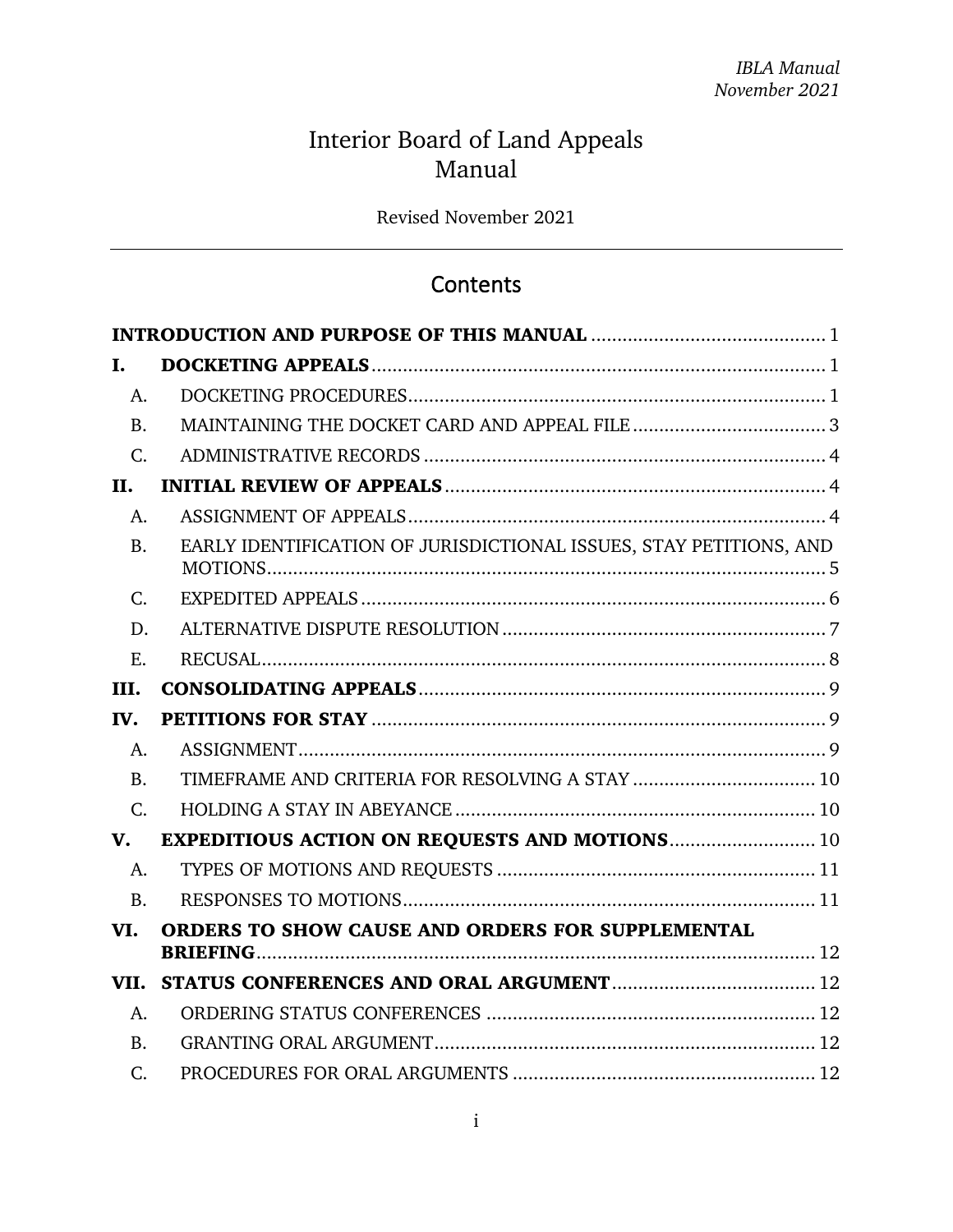| A.          |                                                                |    |
|-------------|----------------------------------------------------------------|----|
| <b>B.</b>   | SAFEGUARDING CONFIDENTIAL MATERIAL AND PREVENTING THE          |    |
| IX.         |                                                                |    |
| A.          | DOCKET ATTORNEY AND COUNSEL TO THE BOARD RESPONSIBILITIES  15  |    |
| <b>B.</b>   |                                                                |    |
| C.          |                                                                |    |
| D.          |                                                                |    |
| Ε.          |                                                                |    |
| $F_{\cdot}$ | CIRCULATING DRAFT ORDERS AND DECISIONS FOR COMMENT  19         |    |
| G.          | COMMENTING ON CIRCULATING DRAFTS AND RESPONDING TO COMMENTS    |    |
| H.          | RESOLVING DISAGREEMENTS ON CIRCULATING DRAFTS  21              |    |
| X.          |                                                                |    |
| A.          |                                                                |    |
| <b>B.</b>   | PREPARING, SIGNING, AND ISSUING FINAL ORDERS AND DECISIONS  23 |    |
| $C_{\cdot}$ |                                                                |    |
| D.          |                                                                |    |
| XI.         |                                                                |    |
| XII.        |                                                                |    |
| A.          |                                                                |    |
| <b>B.</b>   | PROCEDURES FOR HANDLING EX PARTE COMMUNICATIONS  25            |    |
|             | XIII. EXTERNAL COMMUNICATION                                   | 26 |
| A.          | RESPONDING TO PUBLIC REQUESTS TO REVIEW AN APPEAL FILE AND     |    |
| <b>B.</b>   |                                                                |    |
| C.          |                                                                |    |
| D.          |                                                                |    |
|             |                                                                |    |
| A.          |                                                                |    |
| <b>B.</b>   |                                                                |    |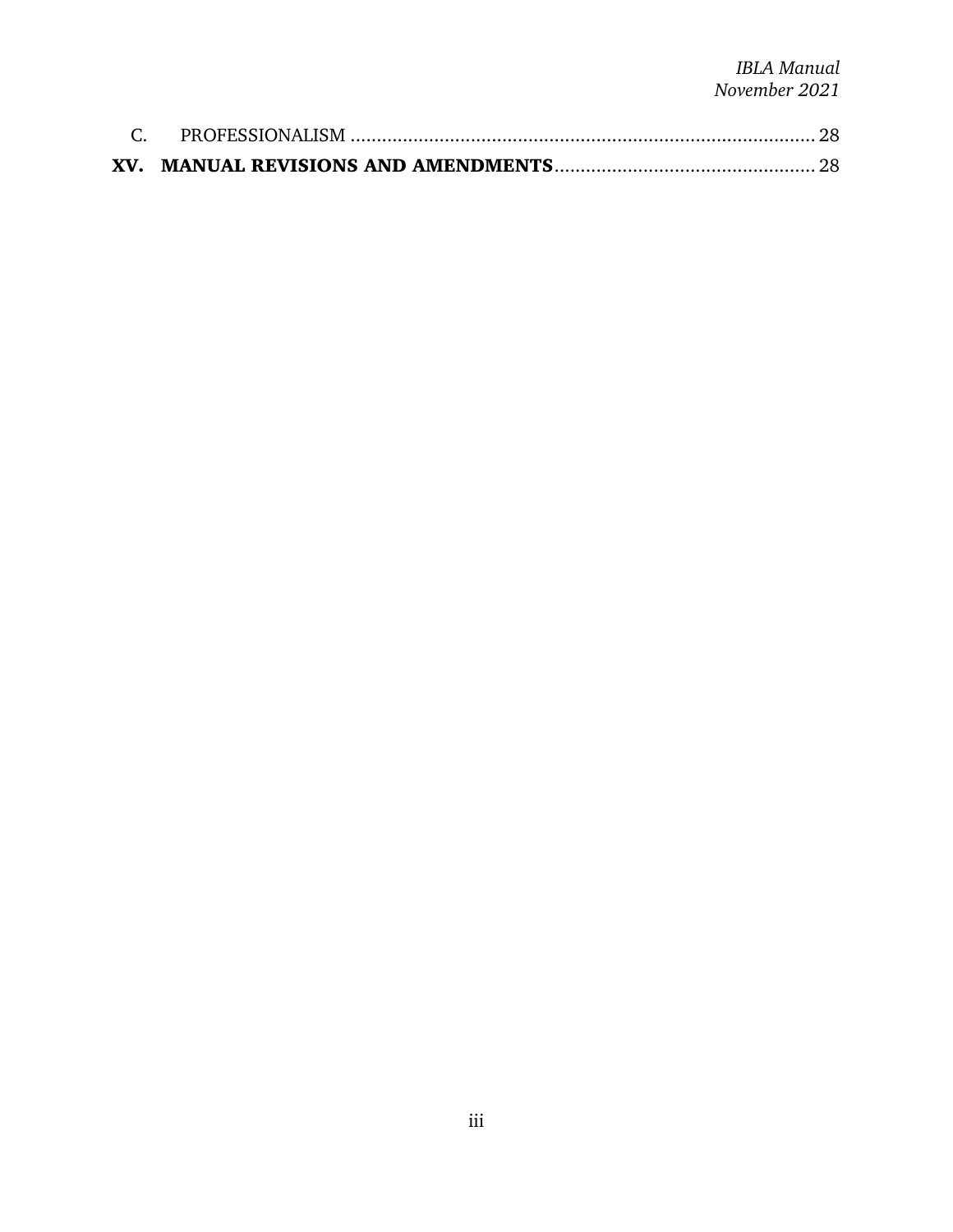# <span id="page-4-0"></span>INTRODUCTION AND PURPOSE OF THIS MANUAL

The Interior Board of Land Appeals (IBLA or Board) is one of the principal components of the Office of Hearings and Appeals (OHA). The Board decides finally for the Department of the Interior appeals from decisions rendered by Departmental officials relating to the use and disposition of public lands and their resources, mineral resources in certain acquired lands, mineral and energy resources on the Outer Continental Shelf, and the conduct of surface coal mining under the Surface Mining Control and Reclamation Act. The Board's mission is to provide an impartial forum within the Department of the Interior for the fair resolution of disputes involving public lands and natural resources under the Department's jurisdiction.

This manual sets forth the procedures and practices the Board follows in managing its adjudication of appeals to ensure objectivity, consistency, and transparency. The procedures and practices are intended to be consistent with the provisions of applicable statutes, regulations, and the OHA manual as amended by the Director of OHA. If there is an inconsistency between the procedures in this Manual and those authorities, the provisions in those authorities govern. If circumstances warrant, a procedure or practice in this manual may be varied at the direction of or with the approval of the Chief Administrative Judge.

The Board adjudicates appeals from decisions by the Bureau of Land Management, Bureau of Ocean Energy Management, Bureau of Safety and Environmental Enforcement, Office of Natural Resources Revenue, Office of Surface Mining Reclamation and Enforcement, and the Departmental Cases Hearings Division. In this Manual, we will refer to any of these bureaus and offices as an "agency."

This Manual is made publicly available pursuant to 5 U.S.C.  $\S$  552(a)(2)(C) (2018). This is an administrative staff manual. It is not a regulation or final agency action. Nothing in this Manual is intended to conflict with or amend current statutes or regulations governing the Board and practice before the Board. This Manual does not create any right, benefit, or trust responsibility, substantive or procedural, enforceable at law or equity by any person or party against the United States, its agencies, its officers, or any other person.

# <span id="page-4-2"></span><span id="page-4-1"></span>I. DOCKETING APPEALS

# A. DOCKETING PROCEDURES

A person may appeal certain decisions of the Bureau of Land Management, Bureau of Ocean Energy Management, Bureau of Safety and Environmental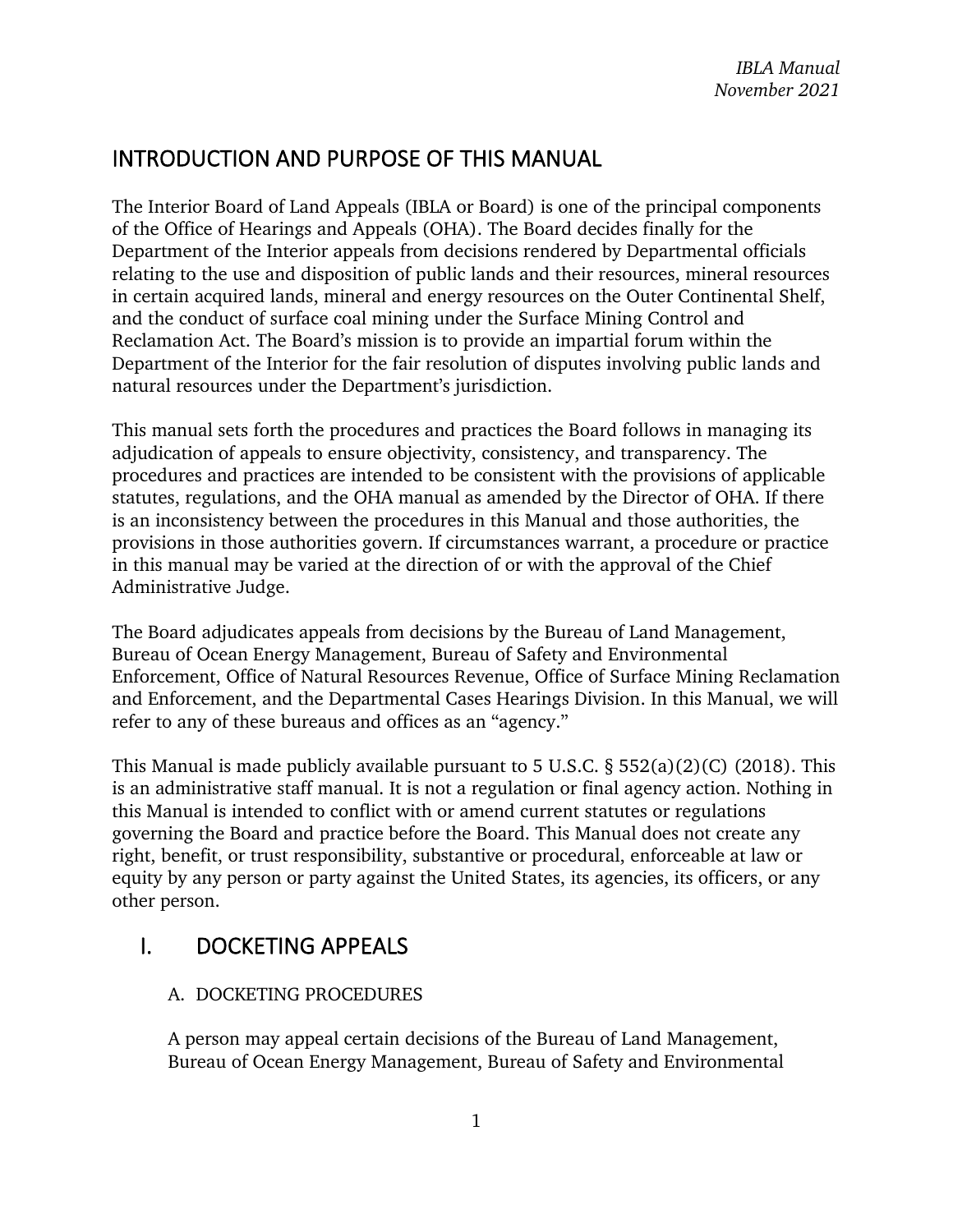Enforcement, Office of Natural Resources Revenue, Office of Surface Mining Reclamation and Enforcement, or any successor organization, as appropriate, or a decision of an administrative law judge, under the procedures set forth in 43 C.F.R. Part 4, subparts A, B, E, F, J, and L. An appeal, including any petition for a stay filed together with a notice of appeal, must be filed in the office of the officer who made the decision (not the Board), and an office that timely receives a notice of appeal is expected to forward the decision and the accompanying administrative record to IBLA promptly.

- 1. Usually, an appellant will send a notice of appeal and a copy of the decision being appealed to the Board at the same time it files a notice of appeal with the appropriate office. The Board will docket the appeal at that time; it need not wait for the agency to forward that documentation. An appellant is required by regulation to serve the Board with a notice of appeal and its stay petition when the appellant seeks a stay. If an appellant does not send the decision being appealed to the Board, then the Board will ask the agency to email a copy of it to the Board so that the matter can be accurately docketed.
- 2. Once the Board receives an appeal, the Docket Clerk assigns a docket number to the appeal. Docket numbers are assigned in the order the appeals are received and docketed. A new cycle of numbers begins at the beginning of each fiscal year, e.g., IBLA 2022-0001 for the first appeal received on or after October 1, 2021.
- 3. When an appeal is docketed, the Docket Clerk will enter the appeal in the Docket Management System (DMS).
- 4. If a petition for reconsideration of an IBLA decision or order or a request for attorney fees is filed, or a case on judicial review is remanded to the Board, the docket number previously assigned to the appeal will be assigned to the petition followed by a "-1," "-2," etc. indicating a further phase of the original appeal, e.g., IBLA 2022-0046-1. For example, the Board concludes IBLA 2022-0123, and the Appellant files a motion for reconsideration. The Board will docket the motion for reconsideration as IBLA 2022-0123-1. If, after the Board concludes IBLA 2022-0123-1, the appellant seeks judicial review and the court remands the matter back to the Board for further consideration, the Board will docket that judicial remand as IBLA 2022-0123-2. The Board strives to expedite its review of appeals docketed with a -1, -2, etc. in accordance with II.C.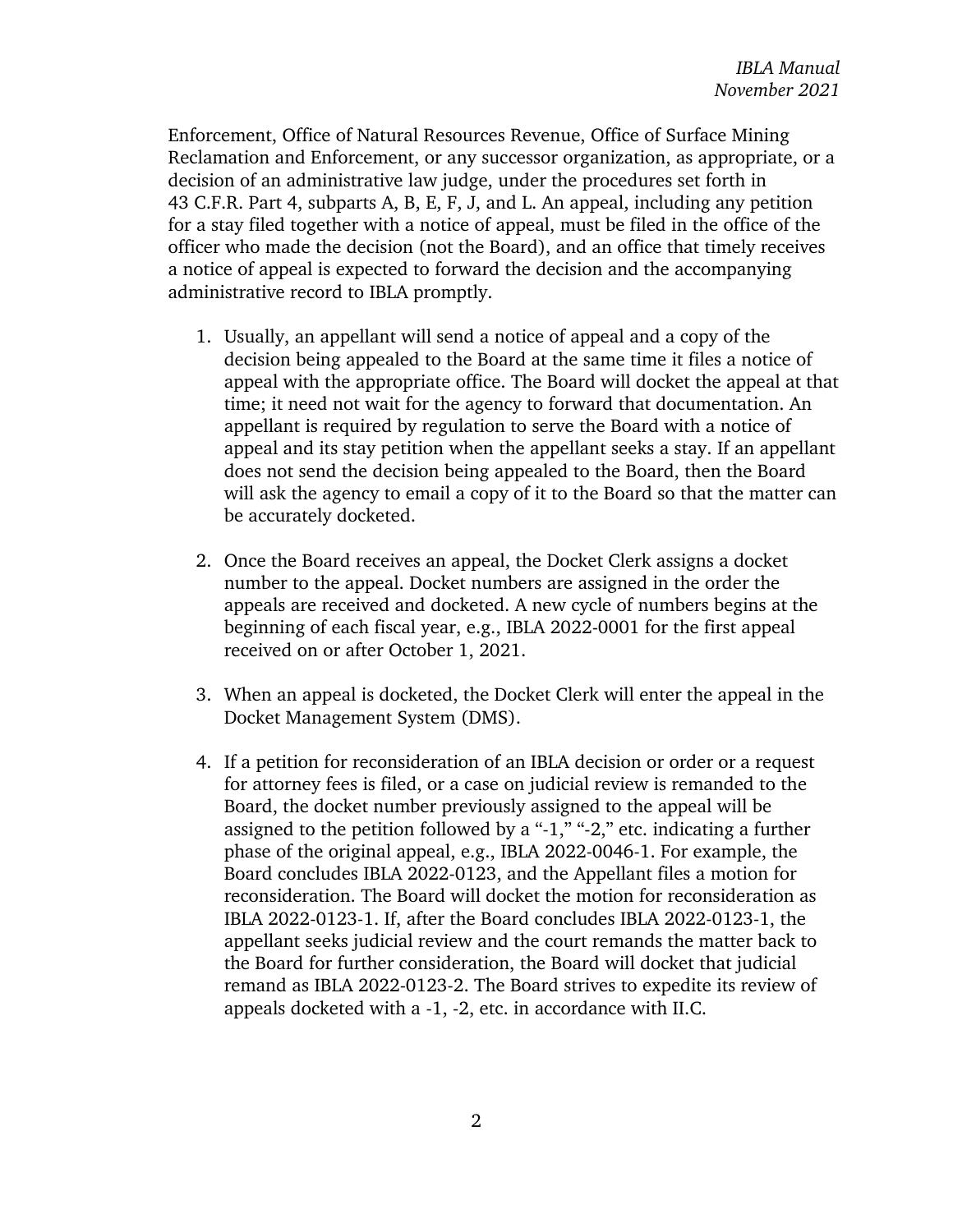#### <span id="page-6-0"></span>B. MAINTAINING THE DOCKET CARD AND APPEAL FILE

- 1. After a docket number has been assigned to an appeal and DMS has been updated with all relevant data, the Docket Clerk will prepare a docketing notice that includes the date the appeal is docketed, the appeal's case title, the agency that issued the decision being appealed, the underlying case number, the appeal subject, the docket number, directions on how to file documents with the Board, and a link to the Board's website. The Docket Clerk will email the docketing notice to the appellant if the email address is known and will email it to the Solicitor's Office attorney or, if the Solicitor's Office attorney is not yet known, the proper Office of the Solicitor. If the appellant has not yet provided an email address, the Docket Clerk will mail the docketing notice to the appellant by regular mail.
- 2. Every incoming or outgoing document in a pending appeal must be recorded on the Docket Card in the DMS.
- 3. For each new appeal, the Docket Clerk will create an electronic appeal file, which contains all materials the Board receives and generates during an appeal, including a courtesy copy of the notice of appeal, the decision being appealed, briefs, interim Board orders, and the agency's administrative record if the Board receives it electronically.
- 4. Depending on when the appeal was filed, the appeal file may be paper, electronic, or both. The appeal file for any appeal docketed before Fiscal Year 2020 is in paper form and can be found in the Board's docket room. For all appeals filed after Fiscal Year 2020, the Board will maintain a complete electronic appeal file. Any documents, except the administrative record, that are not filed electronically will be scanned and converted to a digital format to ensure that the electronic appeal file is complete. After these paper documents have been scanned and included in the electronic appeal file, they will be two-hole punched and placed in a paper appeal file on the metal fasteners in reverse chronological order, with the most recent document on top. After Fiscal Year 2020, the Board will only maintain a paper appeal file for documents that are submitted only in paper form. The Board will not maintain paper filings that have also been submitted electronically; the Board will dispose of the paper filings when they are duplicates of what has already been filed electronically.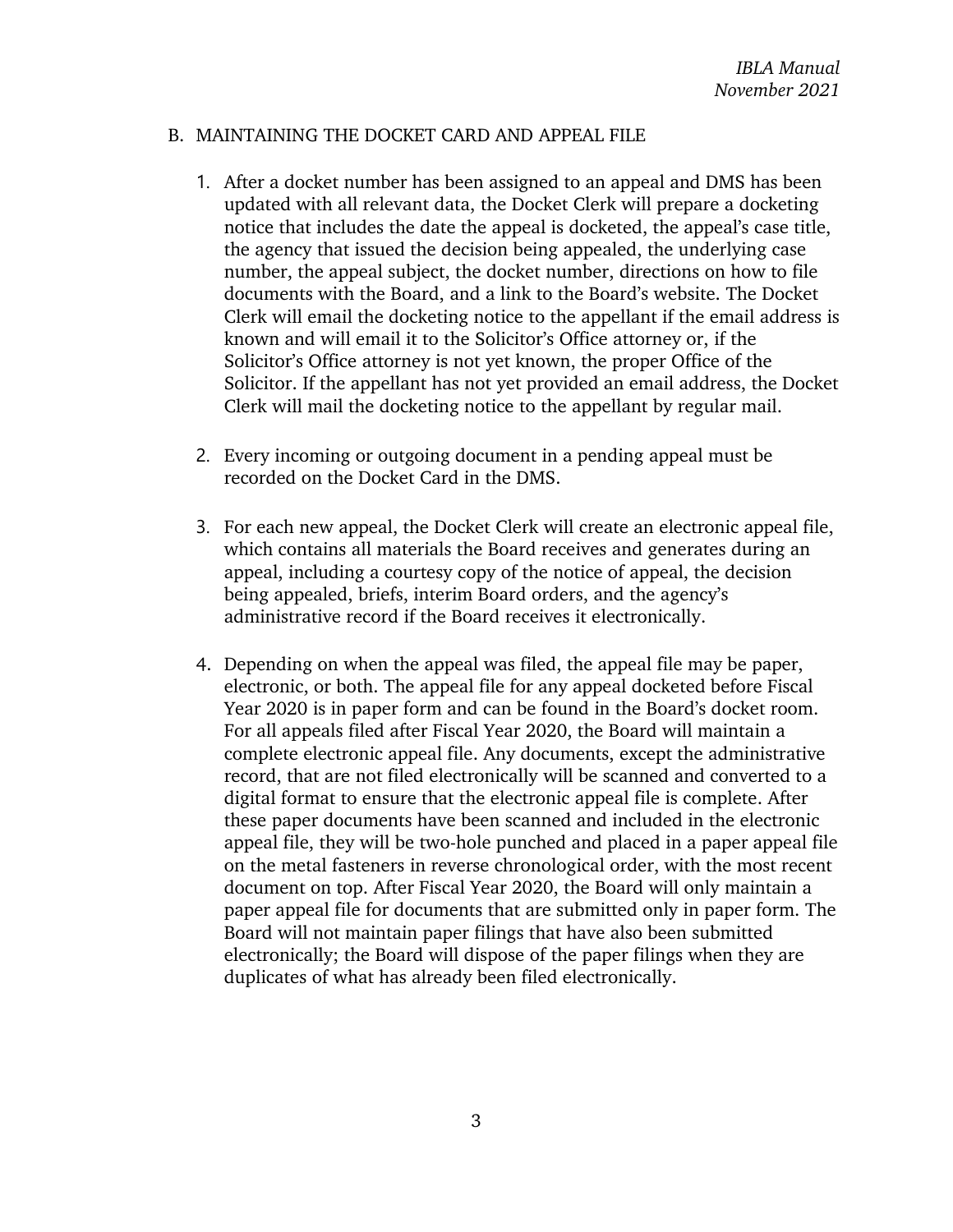#### <span id="page-7-0"></span>C. ADMINISTRATIVE RECORDS

- 1. The Board encourages the agencies whose decisions we review to submit their administrative records to the Board electronically, using OneDrive. The Board also accepts administrative records submitted on a CD, DVD, or thumb drive. When an administrative record is submitted in electronic form through OneDrive or on a CD, DVD, or thumb drive, it will be copied into the electronic appeal file for the appeal. Once the material from the CD, DVD, or thumb drive has been successfully uploaded to the electronic appeal file, those data storage devices may be recycled in accordance with OHA document retainment policies.
- 2. If an agency submits its administrative record in paper form, then the Docket Clerk will request the agency to submit an electronic version of the administrative record. The paper administrative record will be placed in a paper appeal file, or if it is too big to place in a paper file folder, the Docket Clerk will mark the box(es) containing it with the docket number, place the box(es) on the shelves in the docket room, and note on the docket card that the administrative record is shelved separately from the appeal file.
- 3. Under 43 C.F.R. § 4.411(d)(3), the agency's administrative record is "compiled during the officer's consideration of the matter leading to the decision being appealed." While the parties may supplement the administrative record to correct an inadvertent omission, they cannot supplement the administrative record with materials that the agency did not consider when it made the decision on appeal. Nevertheless, the Board may accept newly submitted information and, to the extent it is deemed reliable and relevant to the issue presented on appeal, consider that information during the Board's review of the appeal.

# <span id="page-7-2"></span><span id="page-7-1"></span>II. INITIAL REVIEW OF APPEALS

## A. ASSIGNMENT OF APPEALS

The Chief Administrative Judge's role is set out in the Department's regulations, which provide as follows: "The Chief Administrative Judge of an Appeals Board may direct that an appeal may be decided by a panel of any two Administrative Judges of the Board, but if they are unable to agree upon a decision . . . may assign one or more additional Administrative Judges . . . to consider the appeal." 43 C.F.R. § 4.2(a).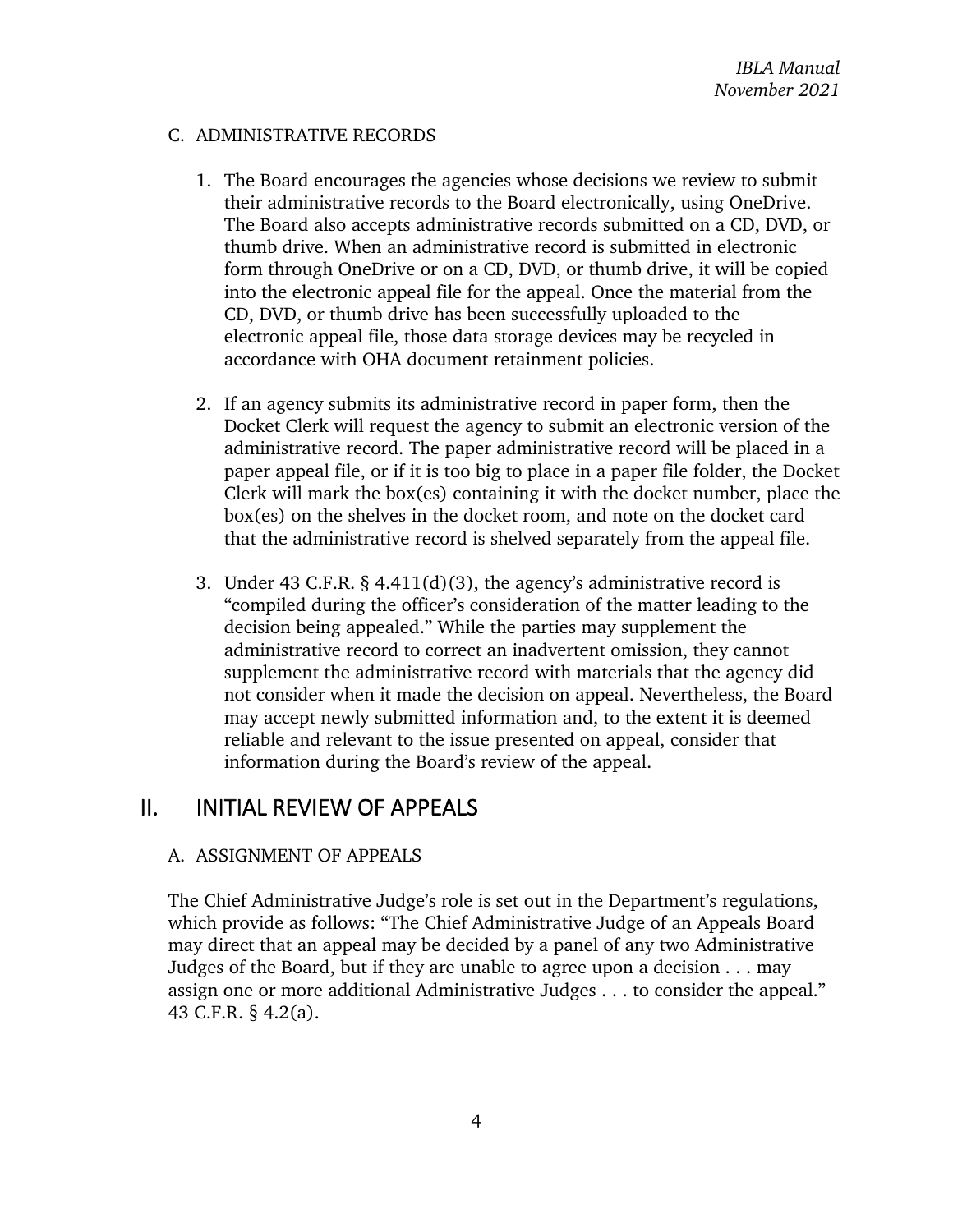- 1. In accordance with the direction of the Chief Administrative Judge, the Docket Clerk assigns appeals to 2-judge panels, generally on a rotational basis (designating the lead judge and the panel judge), taking into consideration statutory or regulatory deadlines, OHA priorities, recusals, and management considerations. When an appeal is assigned, it may also be assigned to a staff attorney at the same time the lead and panel judges are assigned.
- 2. Normally, the Docket Clerk will assign petitions for reconsideration, requests for attorney fees, and director/judicial remands to the same panel that decided the appeal.
- 3. The Chief Administrative Judge may reassign the lead or panel judge in the interest of efficiency, productivity of the Board, or any other relevant consideration.
- <span id="page-8-0"></span>B. EARLY IDENTIFICATION OF JURISDICTIONAL ISSUES, STAY PETITIONS, AND MOTIONS
	- 1. The Board will resolve jurisdictional issues, stay petitions, and motions at the earliest opportunity.
	- 2. The Docket Attorney (or his/her designee) will review all incoming appeals to check for potential lack of jurisdiction (e.g., late notice of appeal, standing, ripeness, etc.), stay petitions, and motions (e.g., motions to intervene, dismiss, or request an extension of time, expedited consideration, or consolidation).
	- 3. Based on the demands of the Board's docket, the Chief Administrative Judge will determine whether to assign stay petitions to a staff attorney and the Deputy Chief Administrative Judge, or another administrative judge. Jurisdictional questions or motions that are received in the same appeal with a pending stay petition will generally be assigned to the same staff attorney and the administrative judge for drafting and issuance of an order adjudicating those matters.
	- 4. The Docket Attorney or someone assigned by the Docket Attorney will author orders addressing jurisdictional defects and responding to motions for all unassigned appeals.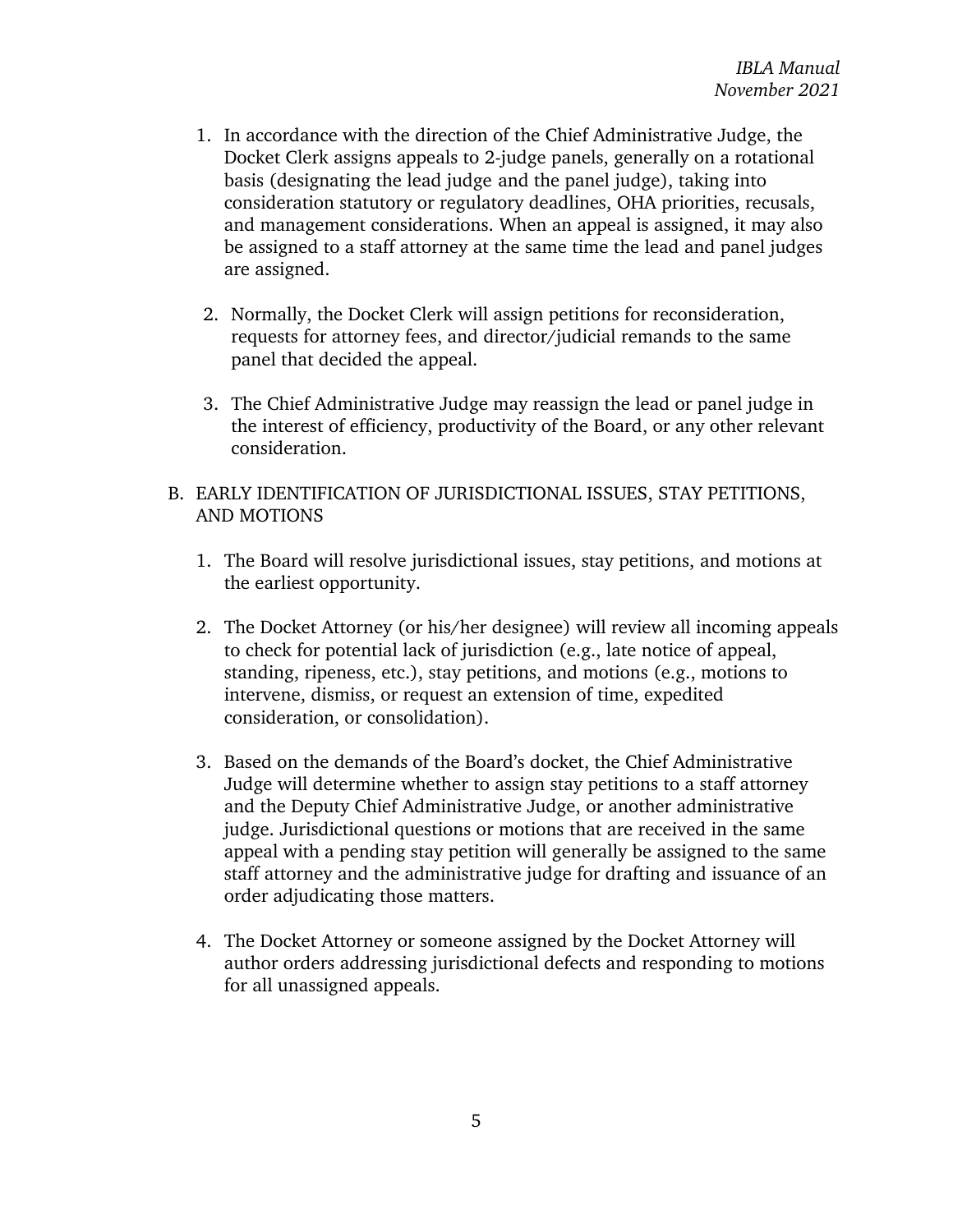#### <span id="page-9-0"></span>C. EXPEDITED APPEALS

- 1. The Board prioritizes the oldest assigned appeals for disposition. However, the Board expedites some appeals to meet timeframes established by statute or regulation. For example, under 43 C.F.R. § 4.416, the Board must decide wildfire management appeals within 60 days after all pleadings have been filed or within 180 days after the appeal was filed, whichever is earlier. Under 43 C.F.R. § 4.478, the Board must decide appeals concerning stay orders in a grazing appeal "promptly" after issuing an expedited briefing schedule. Under 43 C.F.R. § 4.904, the Board loses jurisdiction of certain royalty appeals after 33 months, and the Board endeavors to issue a decision before it loses jurisdiction. SMCRA appeals regarding orders of cessation must be decided in 30 days under 43 C.F.R. § 4.1187(g), and SMCRA appeals concerning permit suspension or revocation must be decided in 60 days under 43 C.F.R. § 4.1197. The Board expedites other appeals as a matter of policy: for example, interlocutory appeals from the Departmental Cases Hearings Division, motions for reconsideration of the Board's dispositive orders and decisions, and mining fee appeals.
- 2. When a judge is assigned as lead on an appeal that is designated for expedited review, the judge should prioritize its disposition ahead of other assignments when the appeal becomes ripe, unless otherwise directed by the Chief Administrative Judge. The Chief Administrative Judge may also set deadlines for the lead judge to provide a draft order or decision to the panelist and for the panelist to review the draft.
- 3. The Board may expedite other appeals in its discretion, either in response to a motion from a party or on its own initiative, when the Board determines that circumstances warrant expedited consideration. For example, the Board may consider an appeal ahead of when it would normally be adjudicated if the Board's ruling would impact other pending appeals or establish a precedent that would be helpful, or if a party is facing particularly exigent circumstances (e.g., a short construction season or contractual obligations).
- 4. In all other appeals, the Board strives to resolve all active pending appeals promptly after the parties have completed briefing of the issues on appeal. Based on Board resources and other relevant factors, the Chief Administrative Judge may establish yearly Board timing objectives for resolving pending and newly filed appeals.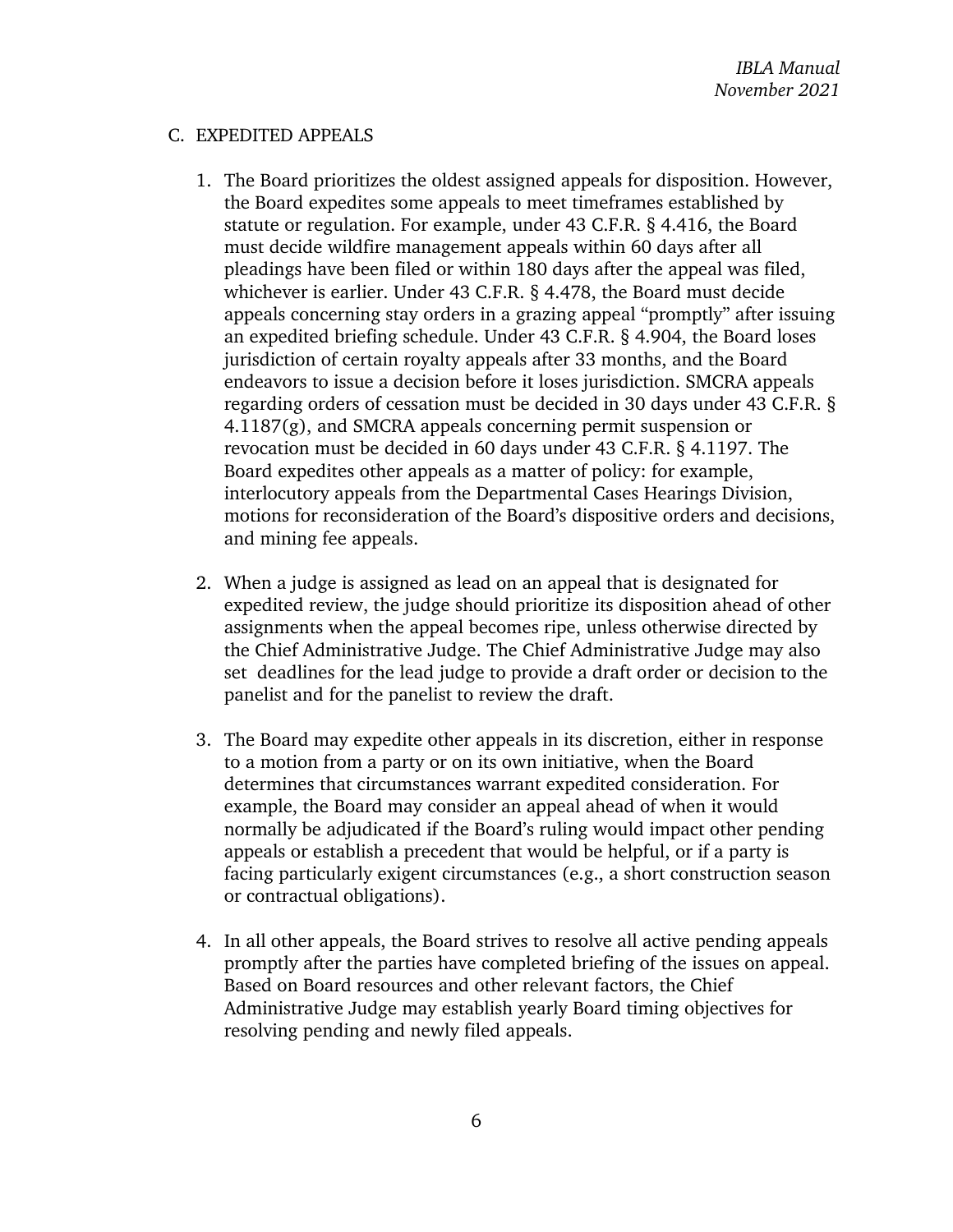#### <span id="page-10-0"></span>D. ALTERNATIVE DISPUTE RESOLUTION

The Board is committed to providing parties with the opportunity to resolve appeals through Alternative Dispute Resolution (ADR) techniques. The use of ADR provides a framework that gives the parties to an appeal the flexibility to craft more durable and creative solutions to disputes. Using ADR techniques can also save time and money associated with appeals and increase satisfaction with the appeal process and outcome of the appeal. The ADR Program is voluntary; all parties must agree to the ADR process.

- 1. An ADR process may be initiated at the beginning of the appeals process or during the pendency of the appeal, and either at the parties' initiative or the Board's. If the Board identifies an appeal as appropriate for an ADR process, the Board may invite the parties to consider ADR through a docketing notice or an order.
- 2. Where the parties agree to an ADR process, the Board will provide information and assistance so that the parties can understand and effectively participate in the process. Assistance may be provided directly, by an ADR Judge/attorney or through a neutral third-party mediator chosen by the parties (or a combination of both), to help the parties resolve their disputed issues.
- 3. Upon notice from the parties that they have agreed to pursue ADR, the Board will issue a suspension order placing the appeal on our inactive docket and suspending consideration until further order. At any time, after consultation with the other parties, a party may move to return the appeal to the Board's active docket for adjudication.
	- a. The suspension order will require the parties to inform the Board promptly if ADR is unsuccessful, at which time we will lift suspension and return the matter to the Board's active docket. The parties must also inform the Board if ADR is successful, at which time we will issue an appropriate order addressing the matters left for the Board to resolve or dismissing the matter.
	- b. Within two weeks of the date of the suspension order, an ADR Coordinator assigned by the Chief Administrative Judge will contact the parties to schedule an initial phone conference to discuss the ADR options available to the parties, identify which ADR process the parties wish to pursue, and establish timeframes for completing the process.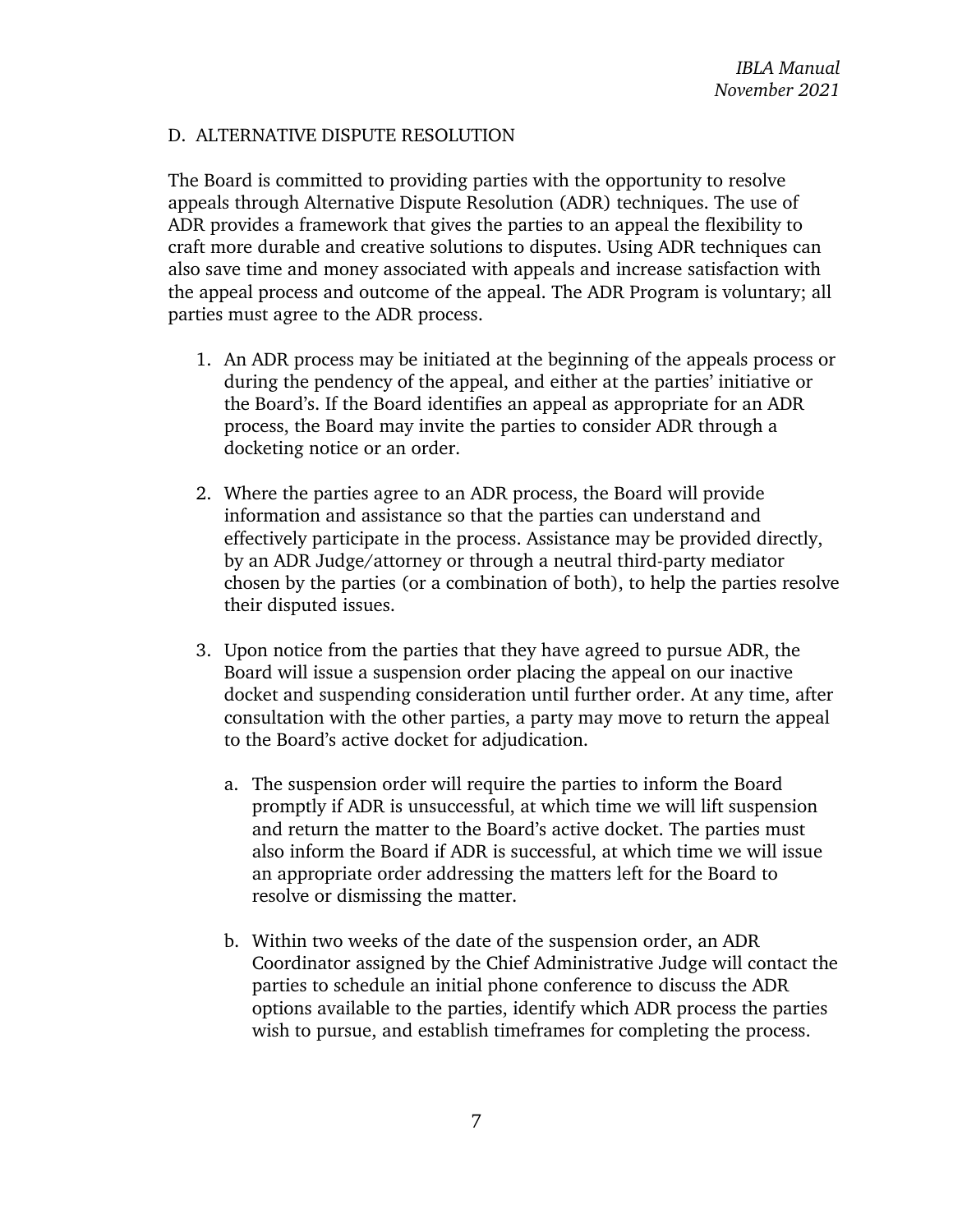- 4. If the ADR process is successful, the parties will typically file a joint motion to dismiss the appeal or a joint motion to set aside and remand the decision on appeal.
- <span id="page-11-0"></span>E. RECUSAL
	- 1. It is the responsibility of each judge to decide whether to be recused from an appeal. A judge must be recused from participation in an appeal when required by 18 U.S.C. § 208 (2018) (Acts affecting a personal financial interest), 5 C.F.R. § 2635.402 (Disqualifying financial interests), 5 C.F.R. § 2635.502 (Personal and business relationships), and 5 C.F.R. § 2635.702 (Use of public office for private gain). Each judge should also consult the relevant state bar rules for applicable requirements.
		- a. Examples of situations in which recusal is required include when the judge has personal knowledge of disputed evidentiary facts concerning the proceeding; the judge has participated as counsel, adviser, or material witness concerning the proceeding or expressed an opinion concerning the merits of the particular appeal in controversy; or the judge knows that the judge, the judge's spouse, or the judge's minor child has a financial interest in the subject matter in controversy or in a party to the proceeding, or any other interest that could be substantially affected by the outcome of the proceeding.
		- b. There may be exceptions to these recusal requirements in specific situations. To invoke an exception, the judge must consult with the Ethics Office and receive its approval to participate in a particular proceeding.
		- c. If a judge has any questions about applying this standard to a particular appeal, the judge should contact the Departmental Ethics Office at [DOI\\_Ethics@sol.doi.gov](mailto:DOI_Ethics@sol.doi.gov) or (202) 208-7960.
	- 2. The judge must report a recusal on a case-by-case basis to the Chief Administrative Judge, Deputy Chief Administrative Judge, and the Docket Attorney. The Docket Attorney will record the recusal on the Docket Card for the appeal in the Board's case management system. The judge will then be excluded from participating in any aspect of the appeal, including deliberation as a lead or panel judge, review and comment during circulation of any draft orders and decisions, and any Board meetings concerning the appeal.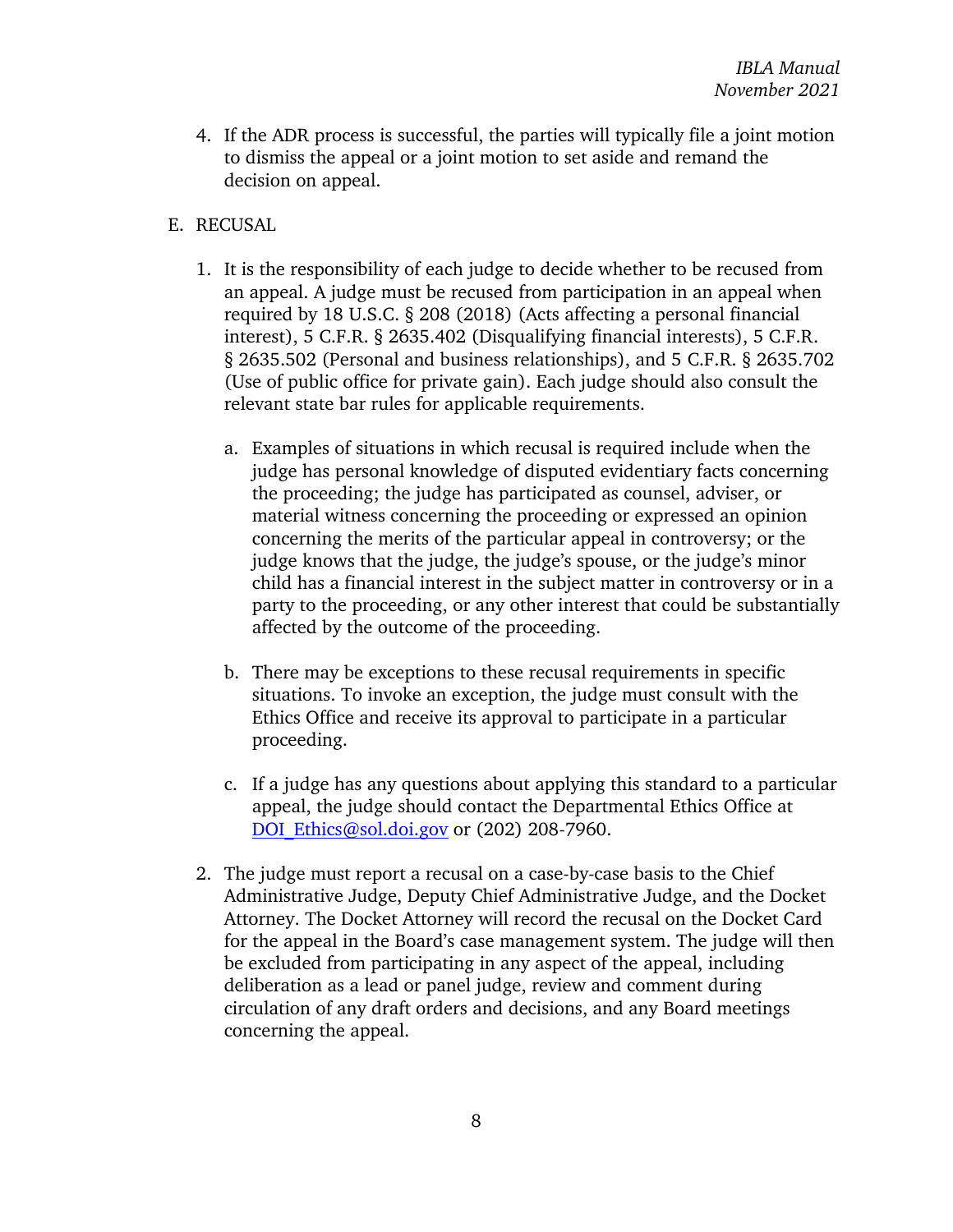- 3. When the Chief Administrative Judge is recused from a matter, the Deputy Chief Administrative Judge will assume the responsibilities of the Chief Administrative Judge for that matter, unless the Deputy Chief Administrative Judge is also recused. In such circumstances, the Docket Attorney will assign responsibilities to another judge.
- 4. The Board will identify judges who are recused from a matter in the order or decision resolving the appeal. The footnote will identify the recused administrative judge and state that the judge "took no part in the consideration or decision of this appeal." In published decisions, the footnote may follow the header, "OPINION BY ADMINISTRATIVE JUDGE …." In orders, the footnote may follow the header "ORDER."

# <span id="page-12-0"></span>III. CONSOLIDATING APPEALS

When issues of fact or law in different appeals are the same or similar and it would be more efficient to consider those issues together, the Chief Administrative Judge (if the appeals are unassigned) or the lead judge may consolidate the appeals at any time upon motion of a party or on the Board's initiative, pursuant to 43 C.F.R. § 4.404. The Chief Administrative Judge or assigned judge may also unconsolidate appeals at any time if it would promote the clear or efficient resolution of the appeals.

# <span id="page-12-1"></span>IV. PETITIONS FOR STAY

By regulation, the Board must generally grant or deny a petition for stay within 45 calendar days of the expiration of the time for filing a notice of appeal. 43 C.F.R. § 4.21(b)(4). If the Board does not rule on a petition for a stay within the 45-day deadline, the appellant may seek judicial review of the underlying decision. The regulations specify four criteria that are to be considered in ruling on a stay: (i) the relative harm to the parties if the stay is granted or denied; (ii) the likelihood of the appellant's success on the merits; (iii) the likelihood of immediate and irreparable harm if the stay is not granted; and (iv) whether the public interest favors granting a stay. *Id.*  $§$  4.21(b)(1).

## <span id="page-12-2"></span>A. ASSIGNMENT

The Docket Attorney (or his or her designee) will review all incoming appeals to determine if the appeal includes a petition for a stay of the agency decision. If it does, the Docket Clerk will assign the stay petition to the Deputy Chief Administrative Judge or as directed by the Chief Administrative Judge and enter the assignment on the Stay Petitions Spreadsheet, which is maintained in a shared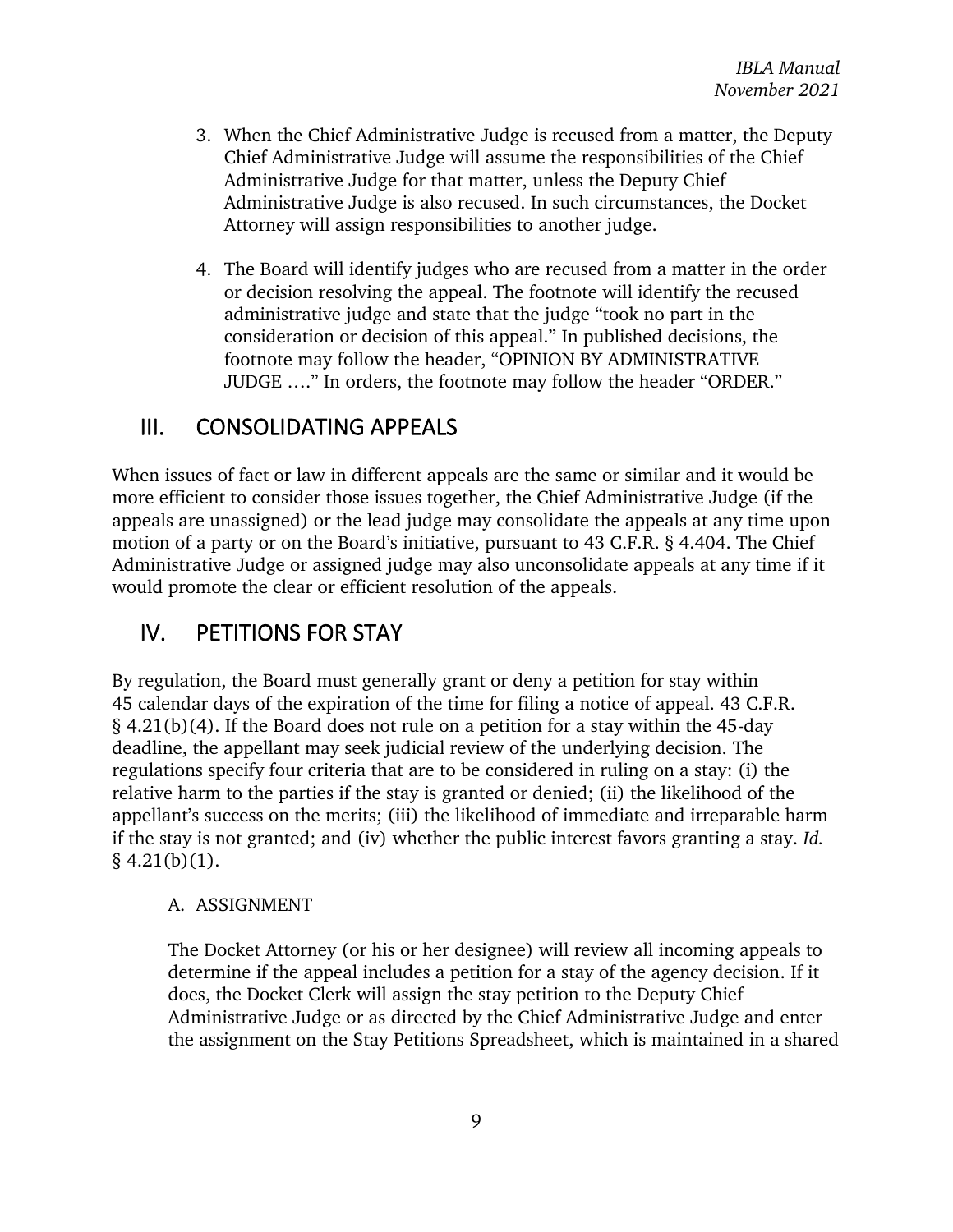file. The Docket Clerk will inform the assigned attorney and judge of the date by which a stay must be granted or denied.

## <span id="page-13-0"></span>B. TIMEFRAME AND CRITERIA FOR RESOLVING A STAY

- 1. If a petition for stay is filed at the same time as the notice of appeal, the assigned judge will issue an order adjudicating the petition on or before 45 days after the end of the deadline for filing a notice of appeal.
- 2. If a stay petition is filed later in an appeal, the Board will adjudicate the petition, but the 45-day deadline does not apply.
- 3. If the agency opposes a stay, the judge must apply the stay criteria set forth at 43 C.F.R.  $\S$  4.21(b)(1)(i)-(iv) and (2). If one criterion is not satisfied, the petition will be denied. .
- 4. If the agency consents to a stay or affirmatively states it does not oppose the stay, the Board's practice is to grant the stay without considering the regulatory criteria.

## <span id="page-13-1"></span>C. HOLDING A STAY IN ABEYANCE

- 1. When a party has requested a stay but it is not clear that the Board has jurisdiction over the appeal, the lead judge must try to resolve both the jurisdictional issue and the stay within the regulatory 45-day deadline. If the 45-day stay deadline cannot be met, the lead judge must resolve the jurisdictional issue and the stay as soon as possible.
- 2. For transparency, the lead judge may issue an order holding the stay in abeyance, and tolling all filing deadlines, explaining that the Board must resolve the jurisdictional issue first.
- 3. Issuing such an order does not excuse the lead judge from meeting the 45 day deadline or, if not possible, resolving the jurisdictional issue and the stay as soon as possible.

# <span id="page-13-2"></span>V. EXPEDITIOUS ACTION ON REQUESTS AND MOTIONS

The Board has a regulatory requirement to resolve motions "expeditiously," 43 C.F.R. § 4.407(c), and will normally resolve requests and motions at the earliest opportunity. The Chief Administrative Judge may, in his or her discretion, impose deadlines for resolving motions.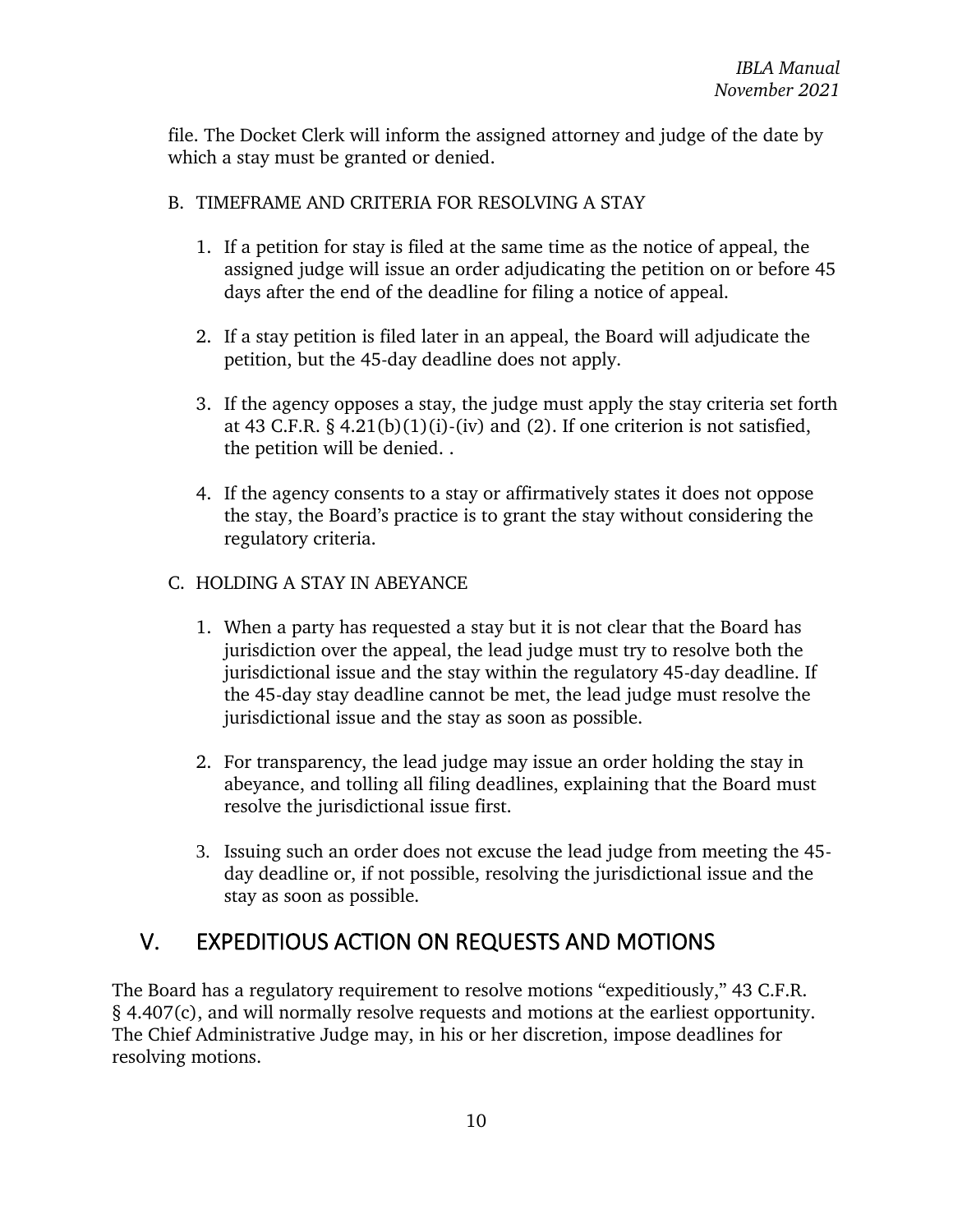#### <span id="page-14-0"></span>A. TYPES OF MOTIONS AND REQUESTS

A variety of motions may be filed in an appeal before the Board. The following are examples and the relevant regulatory authority:

- 1. Motion for extension of time, 43 C.F.R. § 4.405
- 2. Motion to dismiss, 43 C.F.R. § 4.407(a) (motions generally), also 43 C.F.R. § 4.402
- 3. Motion to withdraw appeal, 43 C.F.R. § 4.407(a) (motions generally)
- 4. Motion to strike, 43 C.F.R. § 4.407(a) (motions generally)
- 5. Motion to compel, 43 C.F.R. § 4.407(a) (motions generally)
- 6. Motion to suspend consideration of an appeal, 43 C.F.R. § 4.407(a) (motions generally)
- 7. Motions to intervene or file amicus brief, 43 C.F.R. §§ 4.406, 4.1110 (appeals under the Surface Mining Control and Reclamation Act of 1977)
- 8. Motion for a hearing, 43 C.F.R. § 4.415
- 9. Motion to expedite consideration, 43 C.F.R. 4.407(a) (motions generally)
- 10.Requests to limit disclosure of confidential information, 43 C.F.R. § 4.31
- 11.Motion to exceed page limits, 43 C.F.R. §§ 4.412(a), (d)(2), 4.414(b)(1)
- 12.Motion to supplement the record, 43 C.F.R. 4.407(a) (motions generally)
- 13.Requests for oral argument, 43 C.F.R. § 4.25.

## <span id="page-14-1"></span>B. RESPONSES TO MOTIONS

Generally, parties to the appeal have 15 days after service of a motion to file a response. 43 C.F.R. § 4.407(b). The Board is not obligated to wait until the 15 day response period has run before ruling on a motion for an extension of time or other procedural motion subject to the Board's discretion.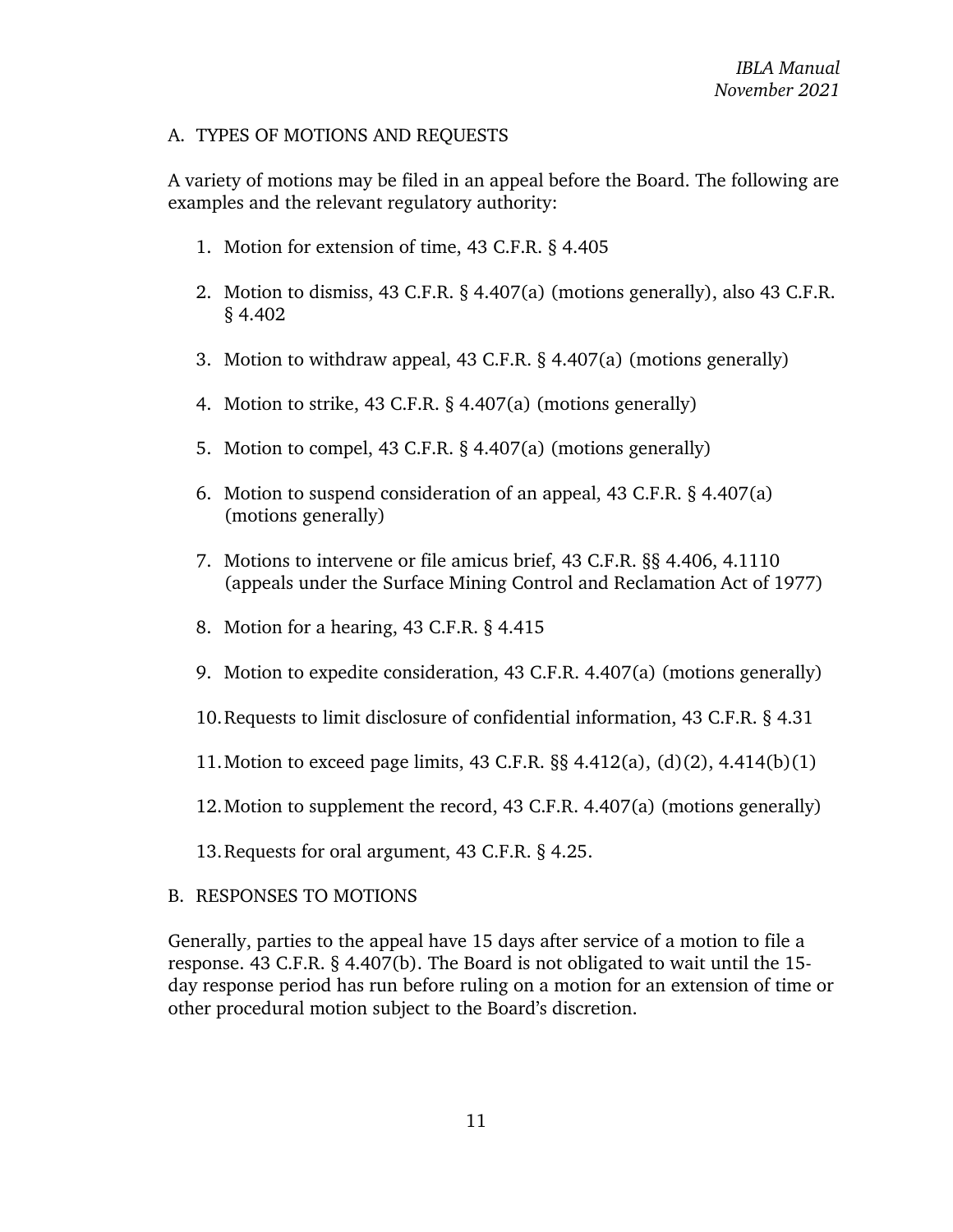# <span id="page-15-0"></span>VI. ORDERS TO SHOW CAUSE AND ORDERS FOR SUPPLEMENTAL BRIEFING

The Board has discretion to issue orders to show cause and orders for supplemental briefing when necessary to resolve a jurisdictional issue or any other issue in an appeal. The judge should resolve any issues the judge raises through one of these orders as soon as the Board receives the ordered briefing.

# <span id="page-15-2"></span><span id="page-15-1"></span>VII. STATUS CONFERENCES AND ORAL ARGUMENT

# A. ORDERING STATUS CONFERENCES

The Board may order parties to appear at telephonic or video status conferences when appropriate to expedite resolution of the appeal. A lead judge may issue an order setting a status conference only in consultation with the panelist and with approval from the Chief Administrative Judge. Telephonic conferences will not be recorded or transcribed absent a prior request by one of the parties. All video conferences will be conducted on Microsoft Teams and recorded. For all status conferences, an order will be issued following the conference describing what occurred and any resulting directive from the Board.

- <span id="page-15-3"></span>B. GRANTING ORAL ARGUMENT
	- 1. The Board may grant oral argument in its discretion, either at the request of a party or on its own initiative. But the Board typically does not provide for oral argument and instead may request additional briefing if necessary to fully adjudicate an appeal.
	- 2. An order granting oral argument must be approved by the Chief Administrative Judge.
- <span id="page-15-4"></span>C. PROCEDURES FOR ORAL ARGUMENTS
	- 1. Oral argument may be conducted in person, telephonically, or by video conference. If the Board has the equipment and capability to do so, oral argument may be transcribed or recorded for the record. The lead judge will issue an order to the parties at least 10 days in advance stating the time, place, and method of the argument.
	- 2. If oral argument is conducted in person, it will normally be conducted in Arlington, Virginia, unless it involves a land selection under the Alaska Native Claims Settlement Act, in which case it will be conducted in Alaska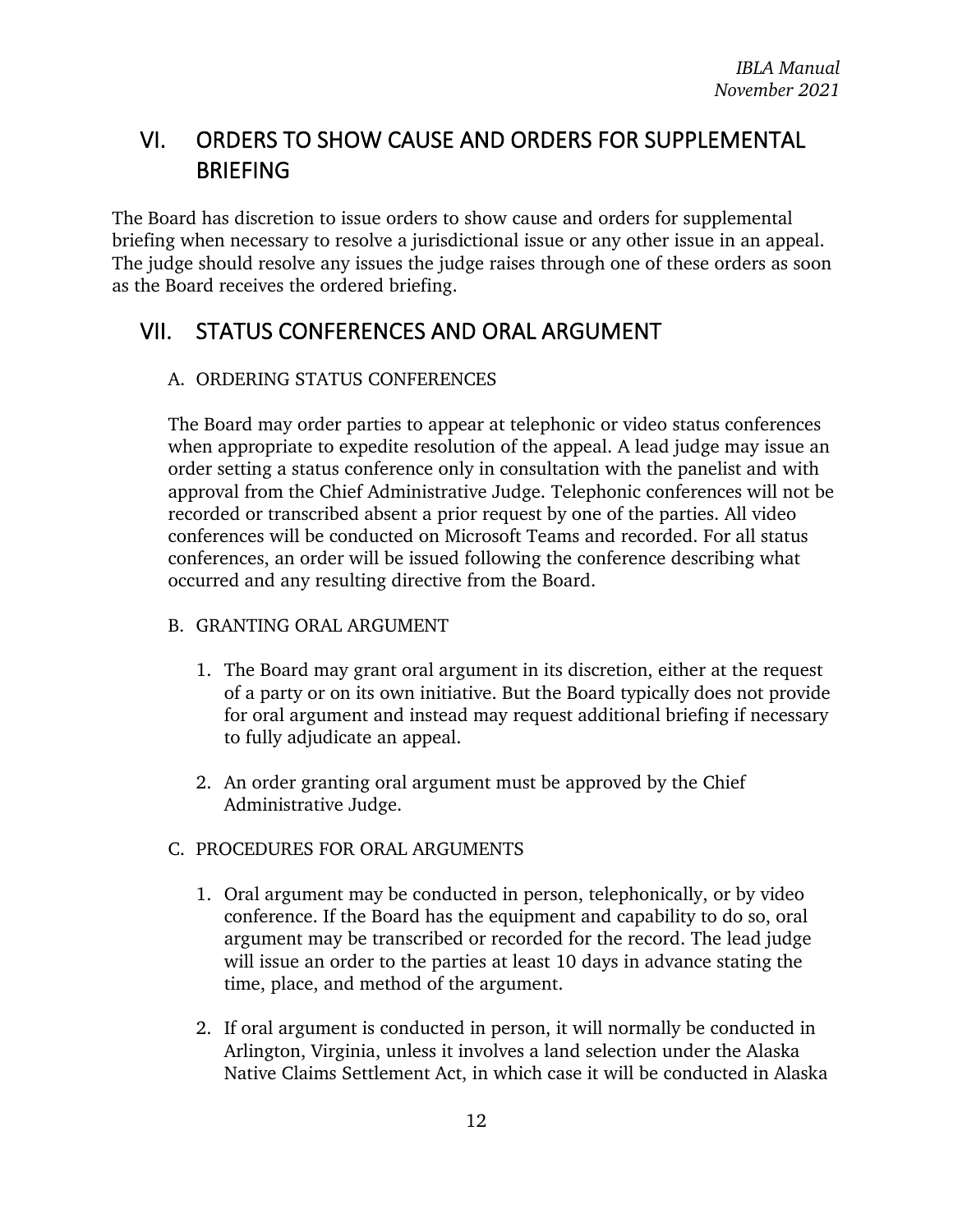"for good cause shown." *See* Hearings and Appeals Procedures, 47 Fed. Reg. 26,390 (June 18, 1982) (interim rule in response to Secretarial Order No. 3078 (Apr. 29, 1982), abolishing the Alaska Native Claims Appeal Board and consolidating the functions of that Board under the jurisdiction of the IBLA). The Chief Administrative Judge must approve oral arguments at locations other than Arlington.

# <span id="page-16-1"></span><span id="page-16-0"></span>VIII. DRAFTING ORDERS AND DECISIONS

## A. GENERAL PROTOCOLS

- 1. Judges and attorneys will prepare decisions and orders using IBLA templates found on a shared drive and in accordance with the IBLA Formatting, Style, and Citation Manual. The Chief Administrative Judge will resolve disagreements concerning the proper style, citation, etc.
- 2. The lead judge may choose whether to draft an opinion as an order or decision. Generally, the lead judge should choose to issue an order instead of a decision unless the opinion addresses an issue of first impression, is necessary to reflect recent developments in Federal case law, or would update the law in an area the Board has not recently addressed (e.g., in the last five years).
- 3. The most common dispositions that the Board uses are affirmed, affirmed as modified, dismissed, reversed, vacated and remanded, and set aside and remanded.
- 4. Attorneys and judges must draft all decisions and orders so that they accurately state the material facts, legal issues, and applicable law. Decisions and orders must be concise, discuss only matters relevant to the issues presented by the appeal, and contain logical and clear analysis that is understandable by a wide audience.
- 5. No attorney or judge may use in an order or decision ad hominem, derisive, intemperate, or other language not consistent with judicial demeanor. Decisions and orders must be professional, neutral, and respectful in tone.
- 6. As a guideline, no decision or order should exceed 20 pages single-spaced.
- 7. A judge's opinion may be adopted in whole or in part in a Board order or decision.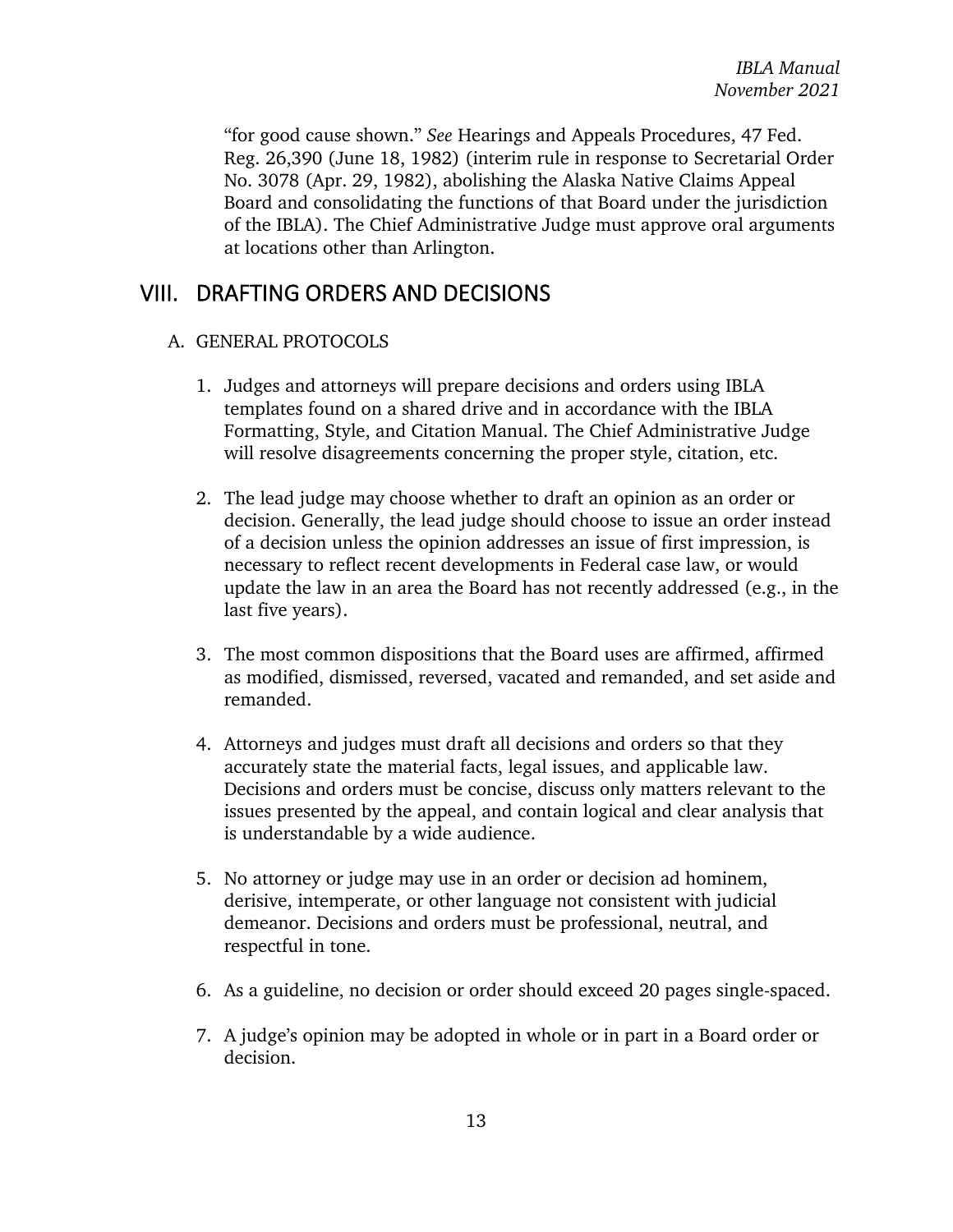8. In deciding the merits of an appeal, the Board may adopt a previous analysis of the merits of the same appeal from a stay order that was based on an evaluation of the likelihood of success on the merits.

#### <span id="page-17-0"></span>B. SAFEGUARDING CONFIDENTIAL MATERIAL AND PREVENTING THE DISCLOSURE OF PROTECTED INFORMATION

- 1. When the Board issues an order identifying and protecting confidential information, the Board places a "Confidential" sticker on the paper appeal file or in the folder or document name in the electronic appeal file. This practice alerts the staff attorneys and judges that there is a protective order in place.
- 2. It is the attorneys' and judges' responsibility to review the docket card for each assigned appeal to understand what orders have issued in that appeal and follow any protective orders that may have been issued in that appeal.
- 3. If there is no protective order in place, but an attorney or judge determines that there is material in the record that might be confidential (e.g., personally identifiable information, trade secrets, proprietary information, etc.), then the attorney or judge should show the information to the Docket Attorney and ask the Docket Attorney to place a "Confidential" sticker on the appeal file or add the word "Confidential" to a file name when it is in digital format.
- 4. When drafting an order or decision in an appeal in which confidential information is part of the file, the staff attorney and judges should only rely upon and reference the confidential information when necessary. If the confidential information is not necessary for the disposition of the appeal, it should not be relied upon or referenced in the order or decision.
- 5. A draft order or decision containing confidential information should so state when it goes into circulation. The lead judge must insert a Footer in the document that states: Not for Public Disclosure.
- 6. As soon as the panel signs the order or decision, the lead judge must issue to the parties a briefing order, attaching an unredacted copy of the order or decision, and inviting them to suggest specific redactions by a date certain. The final order or decision will not be issued until the parties respond and the panel determines what information, if any, will be redacted from the final order or decision.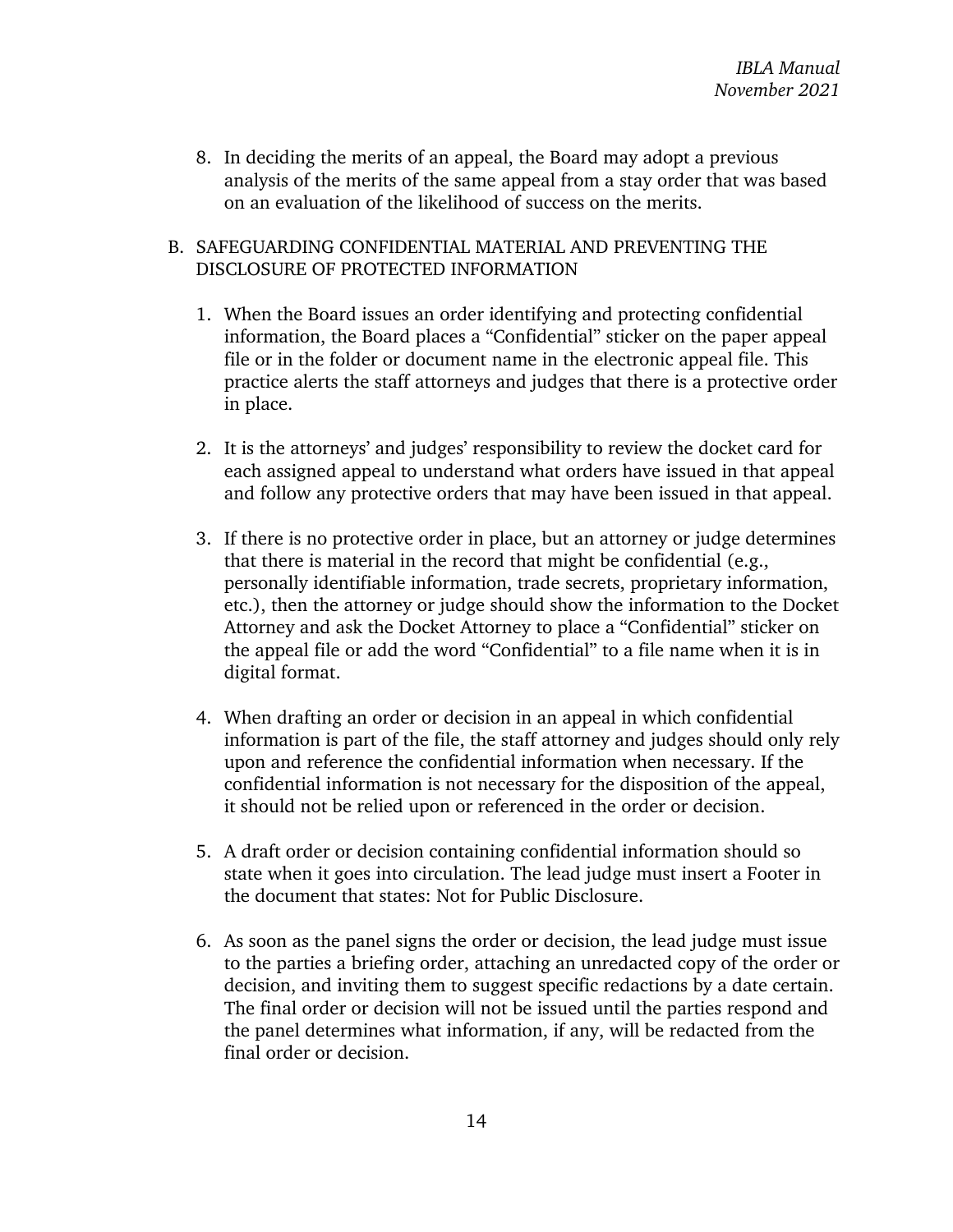- 7. The assigned staff attorney or the Docket Attorney's designate must redact anything from the final order or decision that the panel deems confidential by converting the Word document into an Adobe PDF and using the redaction tool. The staff attorney or designate should include in the footer of the document the following message: "Certain information in this [Order or Decision] has been withheld from public disclosure in accordance with the Freedom of Information Act."
- 8. It is the lead judge's responsibility to review the redactions and then give the Docket Clerk a redacted version of the order or decision for publication.

# <span id="page-18-1"></span><span id="page-18-0"></span>IX. REVIEW AND DISPOSITION OF APPEALS

- A. DOCKET ATTORNEY AND COUNSEL TO THE BOARD RESPONSIBILITIES
	- 1. The Docket Attorney maintains overall supervision of the Board's paralegals, docket clerks, legal assistants, and interns. The Chief Administrative Judge may designate another Board staff attorney to assist the Docket Attorney in supervising interns.
	- 2. The Docket Attorney assures that appeals are docketed, assigned, and processed in accordance with the regulations, Board procedures, and precedent. The Docket Attorney monitors appeal status and ensures completion of required docket reports.
	- 3. The Docket Attorney drafts procedural orders and summary dispositions.
	- 4. The Docket Attorney answers procedural questions from parties and the public and communicates with parties about filings and appeal status as appropriate.
	- 5. The Docket Attorney drafts responses to inquiries from the press and members of Congress and responds to requests filed with the Board under the Freedom of Information Act.
	- 6. The Docket Attorney also holds the position of Counsel to the Board. As Counsel to the Board, the Docket Attorney advises the Board about developments in the law, Departmental practice, and appeal status; recommends the appropriate disposition of pending motions and appeals; and completes special projects as assigned.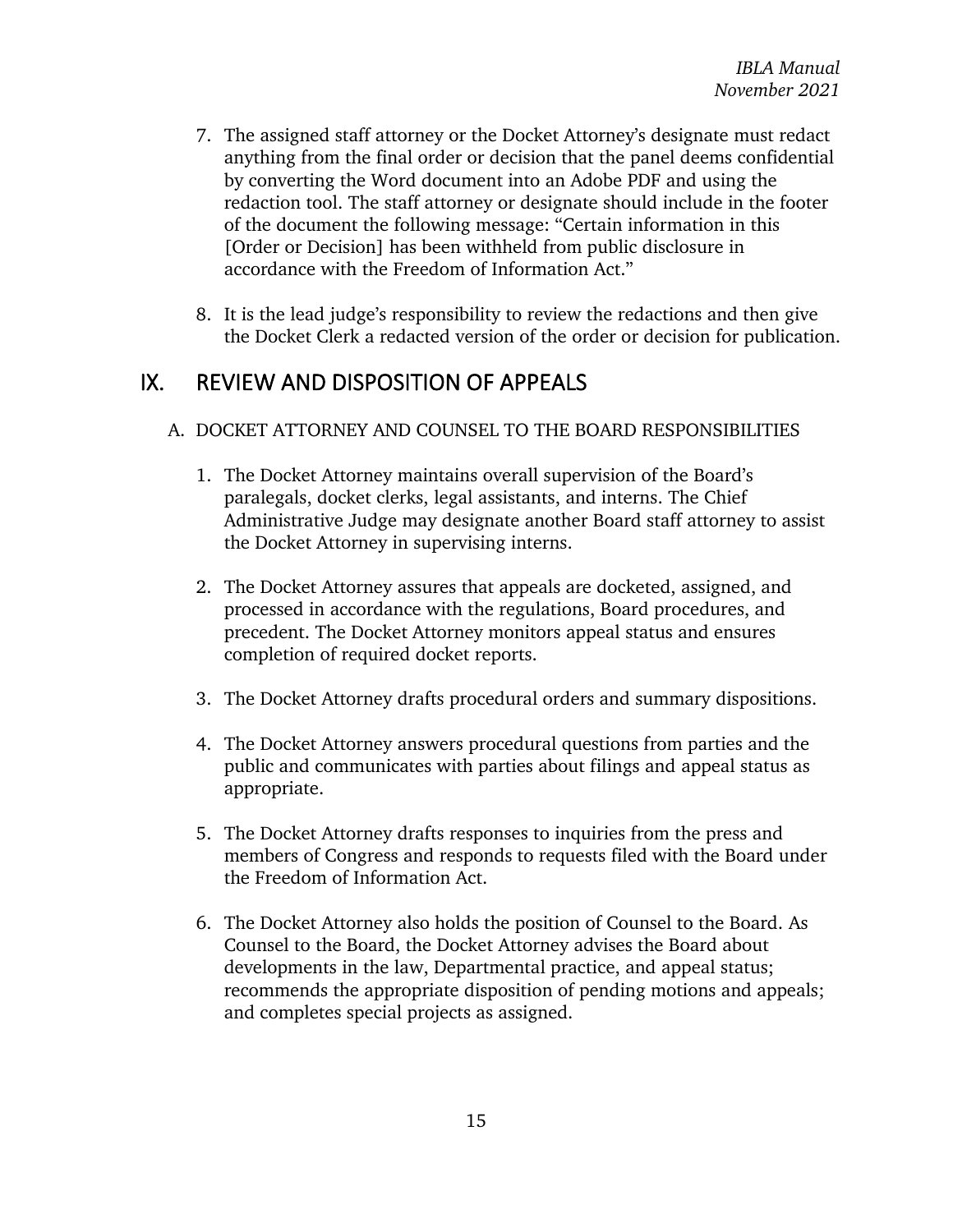#### <span id="page-19-0"></span>B. ATTORNEY RESPONSIBILITIES

- 1. A staff attorney is assigned to an appeal for the duration of appeal processing, unless informed otherwise, and will help the assigned judges adjudicate the appeal during all phases of appeal processing.
- 2. Staff attorneys will review appeal files and administrative records, conduct legal research, and draft procedural orders, memoranda, and dispositive orders and decisions. Staff attorneys should email draft orders, decisions, and memoranda to the lead judge and save a copy of the draft on the J drive or another designated shared file.
- 3. The staff attorney should communicate with the assigned lead judge frequently to ensure their work aligns with the judge's chosen path for each appeal.
- 4. Staff attorneys should provide drafts in a timely manner, allowing sufficient time for review and circulation before any statutory or regulatory deadlines.
- 5. Staff attorneys should make any revisions the judge requests and, if requested, proofread and cite-check final orders and decisions to ensure consistency with the Board's Formatting, Style, and Citation Manual.

## <span id="page-19-1"></span>C. LEAD JUDGE RESPONSIBILITIES

- 1. After an appeal has been assigned, the lead judge will respond to any incoming motions and may issue non-dispositive orders without the signature of the panel judge, although consultation with the panel judge is encouraged, as appropriate. Any procedural issue that is resolved in a decision must be signed by both judges. A dispositive order requires the signature of both judges. An order referring an appeal for hearing by an Administrative Law Judge is considered a dispositive order.
- 2. The lead judge is responsible for ensuring that all timelines for appeal processing are met, including ensuring that the panel judge has sufficient time to review the draft, other Board judges have a full circulation period to review the draft, and the Board meets any applicable regulatory or statutory deadlines.
- 3. The lead judge is responsible for drafting the order or decision (which may entail working with an attorney draft) and for the initial editing and proofreading. The draft order or decision will be properly formatted, at 1.5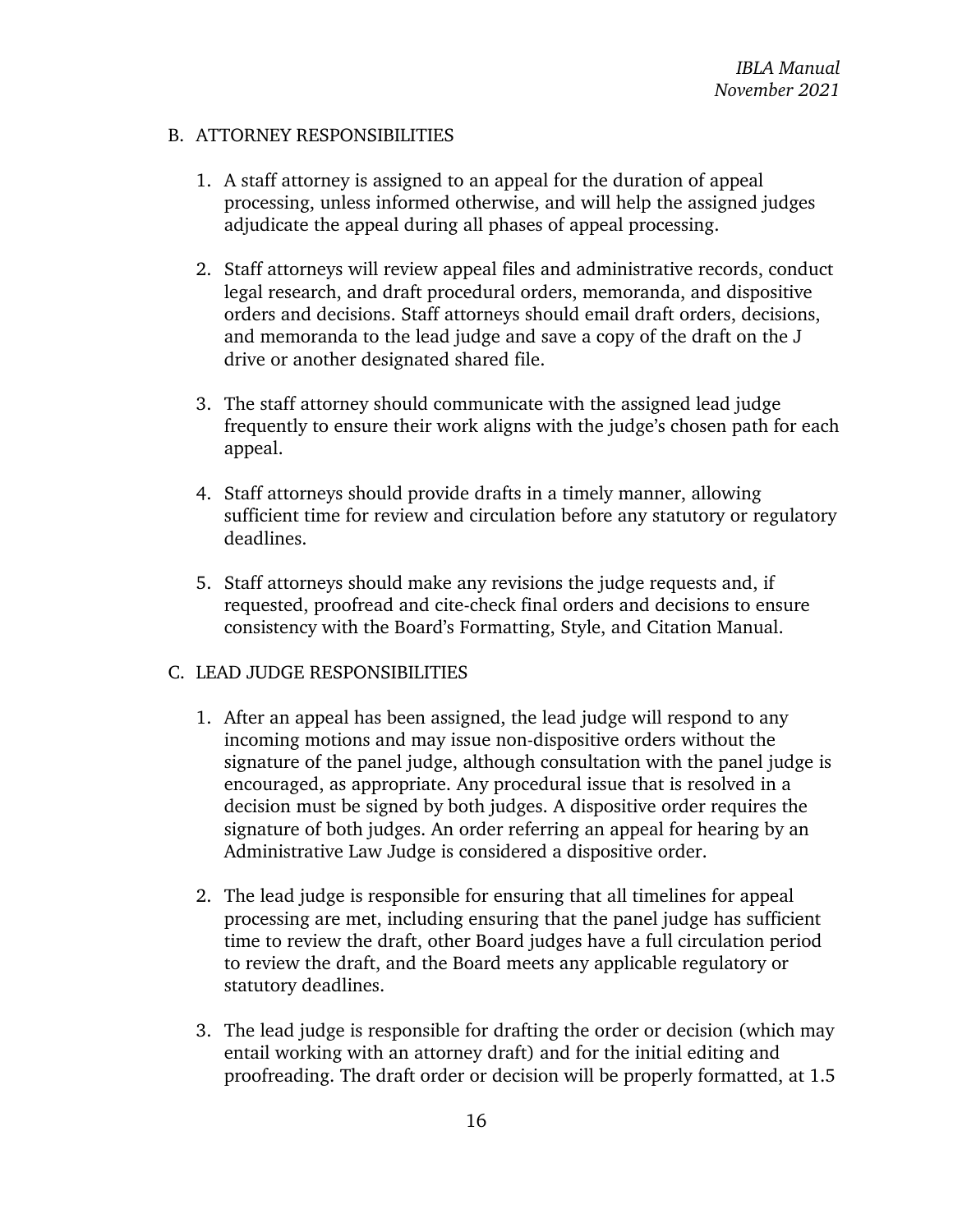spacing, mostly free of typographical and grammatical errors, and generally consistent with the Board's Formatting, Style, and Citation Manual.

- 4. After the lead judge finalizes a draft order or decision, the judge will provide the appeal file and an electronic version of the draft to the panel judge. The lead judge is encouraged to also provide the panel judge copies of documents and research frequently cited or relied upon in the draft. Attorneys and lead judges are encouraged to create a folder in the proper digital appeal file for legal research. The lead judge will immediately notify the Docket Clerk by email of the date the draft was submitted to the panel judge.
- 5. When a draft is placed in circulation, the lead judge should make every effort to make the appeal file available to the other judges. In newer appeals, the file should be available to the Board members electronically. In older appeals, the lead or panel judge may place the file in the docket room on the circulating shelf or scan and make available electronically the file or important documents from the file. In a paper appeal file, all documents that are not part of the file (e.g., research, reference copies of filings) should be labeled and placed in a separate, colored folder in the appeal file.
- 6. The lead judge is responsible for responding to the panel judge's comments and suggestions, circulating the order or decision, responding to comments received during circulation (in consultation with the panel judge), and sending the document to the assigned staff attorney for proofing and citechecking.
- 7. When transferring a draft order or decision to a panel judge, the lead judge should send the panel judge an electronic calendar reminder consistent with IX.D.3. below.

#### <span id="page-20-0"></span>D. PANEL JUDGE RESPONSIBILITIES

1. The panel judge is responsible for reviewing the draft order or decision from the lead judge. If the panel judge is in general agreement with the draft, the panel judge should provide comments and suggestions (if any) for improving the draft, in writing, including any applicable research and analysis. The panel judge's comments may also include suggestions and edits for organization, content, grammar and usage, spelling, and punctuation. The panel judge must provide any suggested change to the draft in track changes.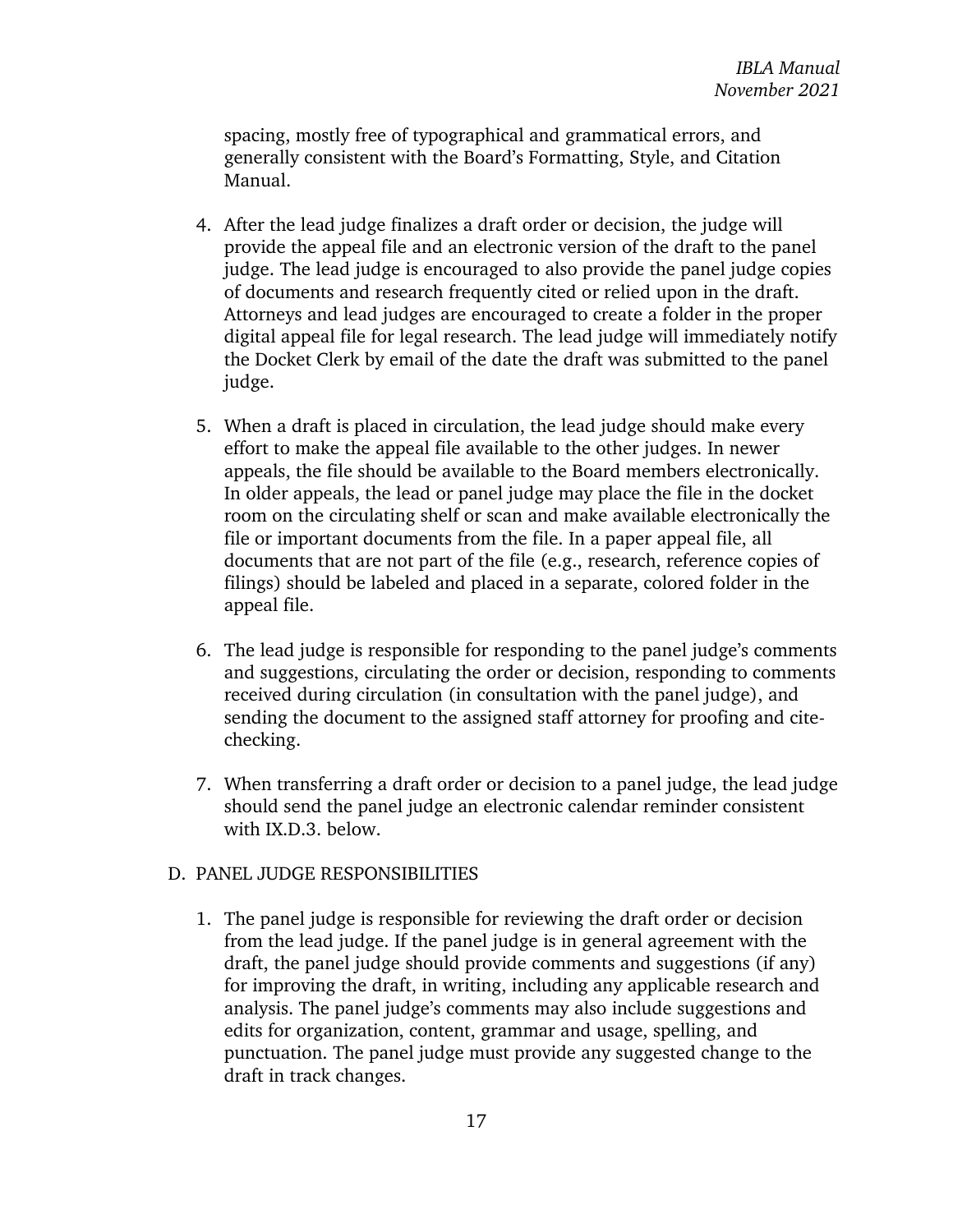- 2. If the panel judge disagrees with the initial draft with respect to the outcome of the appeal or the legal analysis, the judges should attempt to resolve their differences before proceeding in accordance with section IX.E.
- 3. For draft orders or decisions consisting of up to 25 pages of text, the panel judge initially has up to 10 working days to respond. For draft orders or decisions consisting of more than 25 up to 50 pages of text, the panel judge initially has up to 15 working days to respond. For draft orders or decisions consisting of more than 50 pages of text, the panel judge initially has up to 20 working days to respond.
- 4. The panel judge must make all efforts to meet the deadline for providing the lead judge with comments on a draft order or decision. If the panel judge needs an extension of time, the panel judge must ask the lead judge for additional time and inform the Chief Administrative Judge of any extension agreed upon. As a guideline, the panel judge should complete subsequent reviews and actions with respect to revised drafts within one week of receipt from the lead judge.
- 5. In the absence of any significant disagreement, the panel judge and lead judge should ensure the draft order or decision is promptly put into circulation upon completion of the panelist's review.

## <span id="page-21-0"></span>E. DIVIDED PANEL

- 1. If the panel judge disagrees with the lead judge's analysis or outcome, the panel judge must provide, in writing, their reasoning with citations to the record and applicable authorities within the timeframes in section IX.D.3.
- 2. The lead judge and panel judge will make a good faith effort to resolve disagreements with respect to the analysis or outcome of an appeal. If, however, within 10 working days after the lead judge receives the initial response from the panel judge, the panel is unable to resolve disagreements, the lead judge or panel judge should notify the Chief Administrative Judge, who will assign an additional judge, consistent with II.A.1., to the panel to consider the appeal. Notwithstanding the 10-day limit on efforts to resolve disagreements, at any time after the initial response of the panelist, either the lead judge or the panelist may request that the Chief Administrative Judge assign an additional judge to the panel. Before making such an assignment, the Chief Administrative Judge may meet with the panel to attempt to resolve their disagreement or call a Board meeting to discuss the appeal.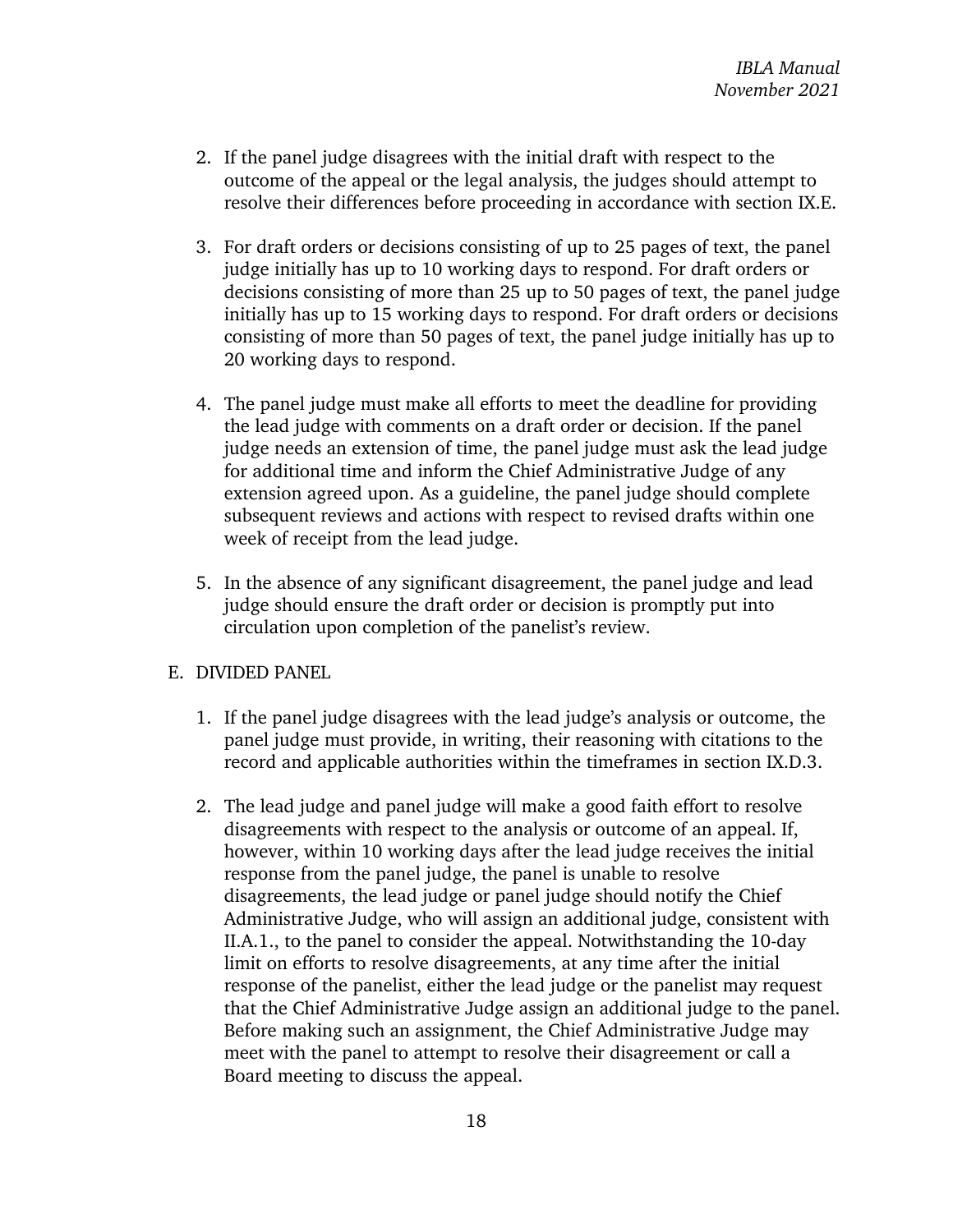- 3. The additional judge will review the draft or drafts and the appeal record and provide their view of the appeal, in writing, to the panel within 10 working days or when the Chief Administrative Judge specifies.
- 4. When a majority decision is reached, either the original lead judge will remain the lead with the additional judge as panel, or the panel judge will become the lead judge with the additional judge as panel, as appropriate. The majority opinion must be completed as soon as possible and circulated no later than within 10 working days of reaching the majority decision.
- 5. Concurring and dissenting opinions are discouraged. However, on a caseby-case basis, the Chief Administrative Judge may allow the minority judge to issue a concurring or dissenting opinion in rare circumstances. Only a member of the original panel may write a concurrence or dissent. A dissent must address only the area(s) of disagreement and include supporting law and analysis. The concurrence or dissent will circulate with the majority opinion, within 10 working days of reaching the majority decision.
- 6. If a minority judge does not write a concurrence or dissent, that judge may nonetheless share their views with the rest of the Board during circulation or at a Board meeting at the discretion of the Chief Judge.

## <span id="page-22-0"></span>F. CIRCULATING DRAFT ORDERS AND DECISIONS FOR COMMENT

- 1. The lead judge must ensure that drafts are properly formatted, at 1.5 spacing, reviewed for proper grammar and style, and then submitted for circulation no later than 4:00 pm for the following business day to be counted as the first day of circulation. The lead judge submits a draft for circulation by sending an electronic version of the draft to the Docket Clerk, who places the draft in a designated shared file and notifies the Board via an electronic calendar notice that the draft is in circulation and identifies the deadline for comments.
- 2. The circulation period begins the day after a draft has been submitted for circulation, and the circulation period ends on the final day at the close of business (5:00 pm).
- 3. For draft dispositive orders consisting of up to 15 pages of text, the circulation period will be 4 working days. For draft dispositive orders consisting of 16 to 25 pages of text, and draft dispositive decisions up to 25 pages of text, the circulation period will be 5 working days. For draft dispositive orders and decisions consisting of 26 to 50 pages of text, the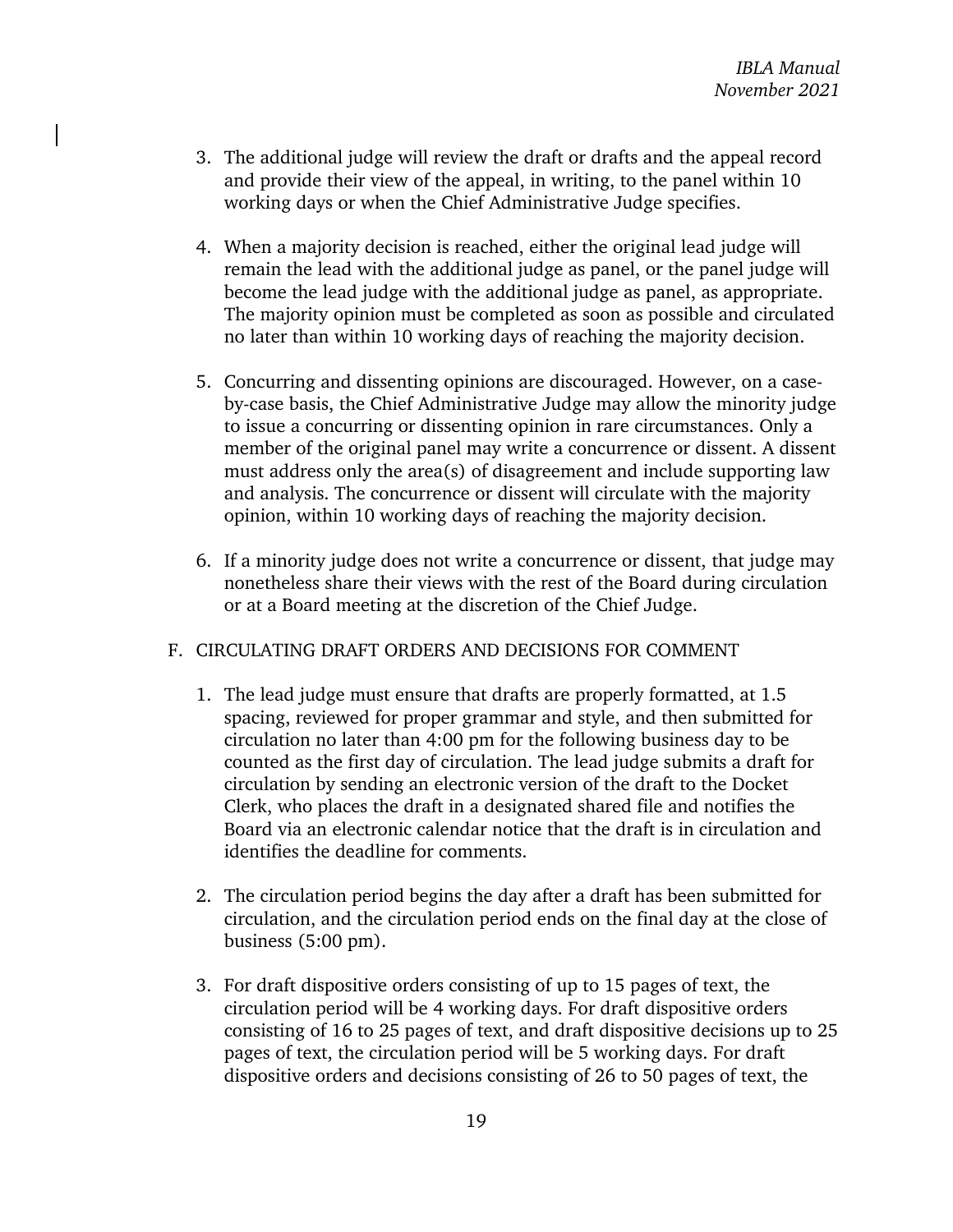circulation period will be 7 working days. For draft dispositive orders and decisions consisting of more than 50 pages of text, the circulation period will be 10 working days.

- 4. For draft stay orders and denials of motions to dismiss, the circulation period will be 2 working days. For draft stay decisions, the circulation period will be 4 working days. The Chief Administrative Judge may identify other procedural orders that must circulate and the length of circulation for those orders.
- 5. The Chief Administrative Judge may determine that a shorter circulation period is necessary to meet a deadline, or a longer circulation period is necessary for a particularly complex draft order or decision. Also, if a panel has substantially revised a draft that has already circulated, the Chief Administrative Judge may require recirculation for a period to be determined on a case-by-case basis.
- 6. Judges not assigned to the panel will review and provide comments on the drafts before the close of the circulation period. Judges may review the appeal file to assist in their review of the circulating draft. Judges will provide comments by track changes.
- 7. If a reviewing judge needs more time to review a circulating draft, the judge should request an extension by emailing the lead judge and copying panel judge and the Chief Administrative Judge before the original deadline. If a judge submits comments after the close of the circulation period without an extension, the panel is not required to consider them.

# <span id="page-23-0"></span>G. COMMENTING ON CIRCULATING DRAFTS AND RESPONDING TO COMMENTS

- 1. Reviewing judges who comment on a circulating draft should focus their comments on whether they agree with the outcome and analysis. Commenters may include suggestions for language and organization when deemed necessary for improving the clarity of the draft. Reviewing judges who provide a comment relating to the outcome or analysis of a draft must provide analysis and support for their comments, including appropriate legal and record citations.
- 2. The lead judge will confer with the panel judge about all comments received.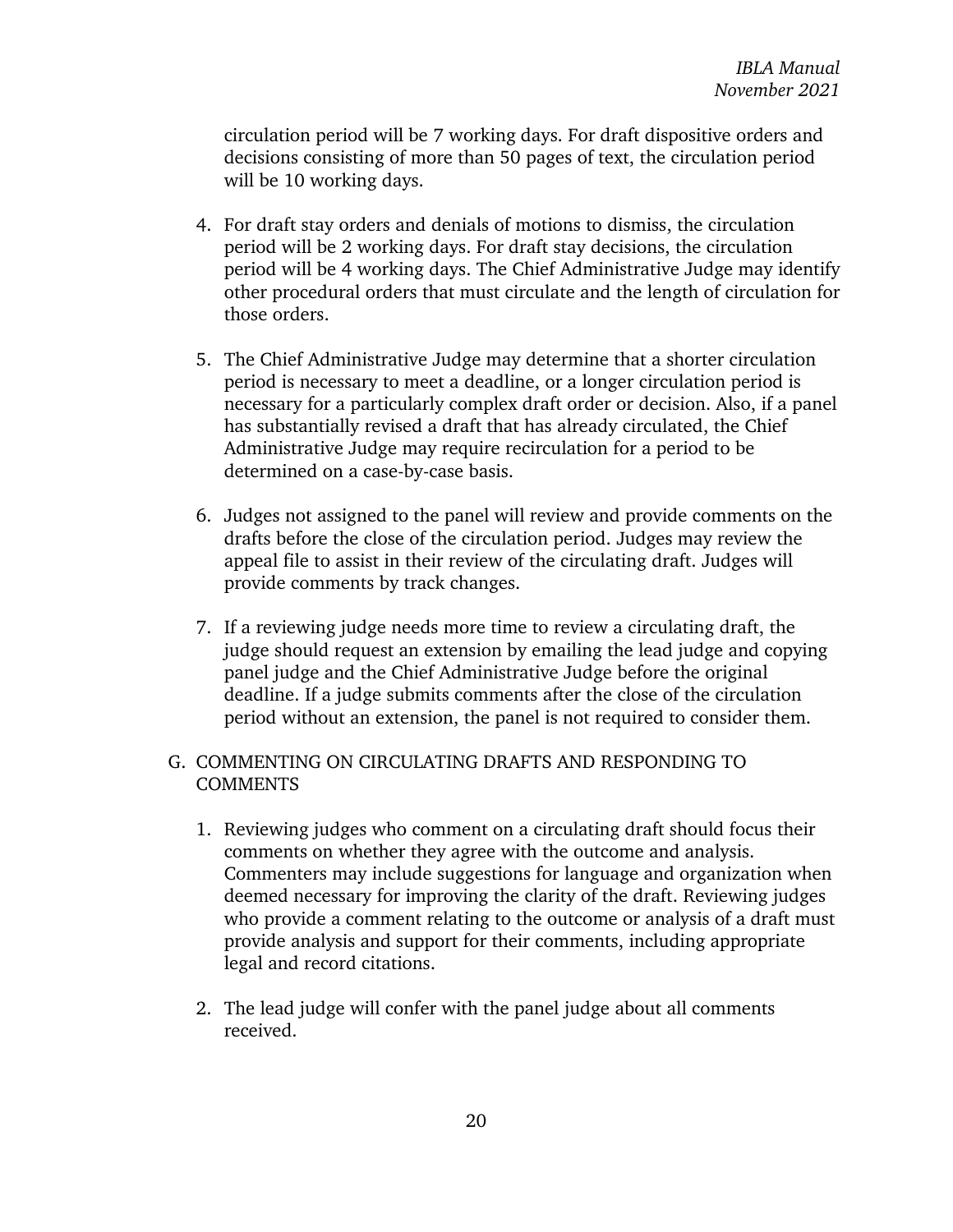- a. The panel may accept, reject, or modify any comments about grammar and usage, spelling, punctuation, etc., without any response to the commenter.
- b. The panel must provide a response to all substantive comments, indicating what changes to the draft, if any, the panel proposes to make to satisfy the comments and explaining the reasons for its response.
- c. The panel must place a track changes version of the document showing all changes in the designated shared file. The lead judge must notify all the judges by email of the revised document (an email transmitted after 5:00 pm will be treated as sent the next day for computing the response time). If there were substantive comments, judges will have one full working day after notification to review the revisions and responses to comments and notify the panel whether they have any remaining concerns. For appeals involving petitions for stay, the recirculation period may be shortened at the discretion of the lead judge to ensure the order or decision is timely issued.
- 3. If all commenters are satisfied, or if the panel receives no timely replies, the panel may issue the order or decision.
- 4. If a commenter finds that his or her comments were not resolved, the commenting judge may notify the panel and the Chief Administrative Judge by the end of the one-day review period and request a Board meeting.

#### <span id="page-24-0"></span>H. RESOLVING DISAGREEMENTS ON CIRCULATING DRAFTS

- 1. Upon receipt of a request for a Board meeting, the Chief Administrative Judge may call a meeting of all the judges on the Board to discuss the draft or may first meet with the requesting judge(s) and panel to see if a proposed resolution may be reached without a Board meeting. The Chief may also call a Board meeting on his or her own initiative.
- 2. If the Chief Administrative Judge calls a Board meeting, the Chief will provide all judges an opportunity to express their views. The Chief may require Board members to provide their views in writing to the other Board members in advance of the meeting. The outcome of an appeal will be determined by a majority of the judges on the Board.
- 3. If the majority of judges concurs during the Board meeting that the panel draft should be issued without further revision, the Chief Administrative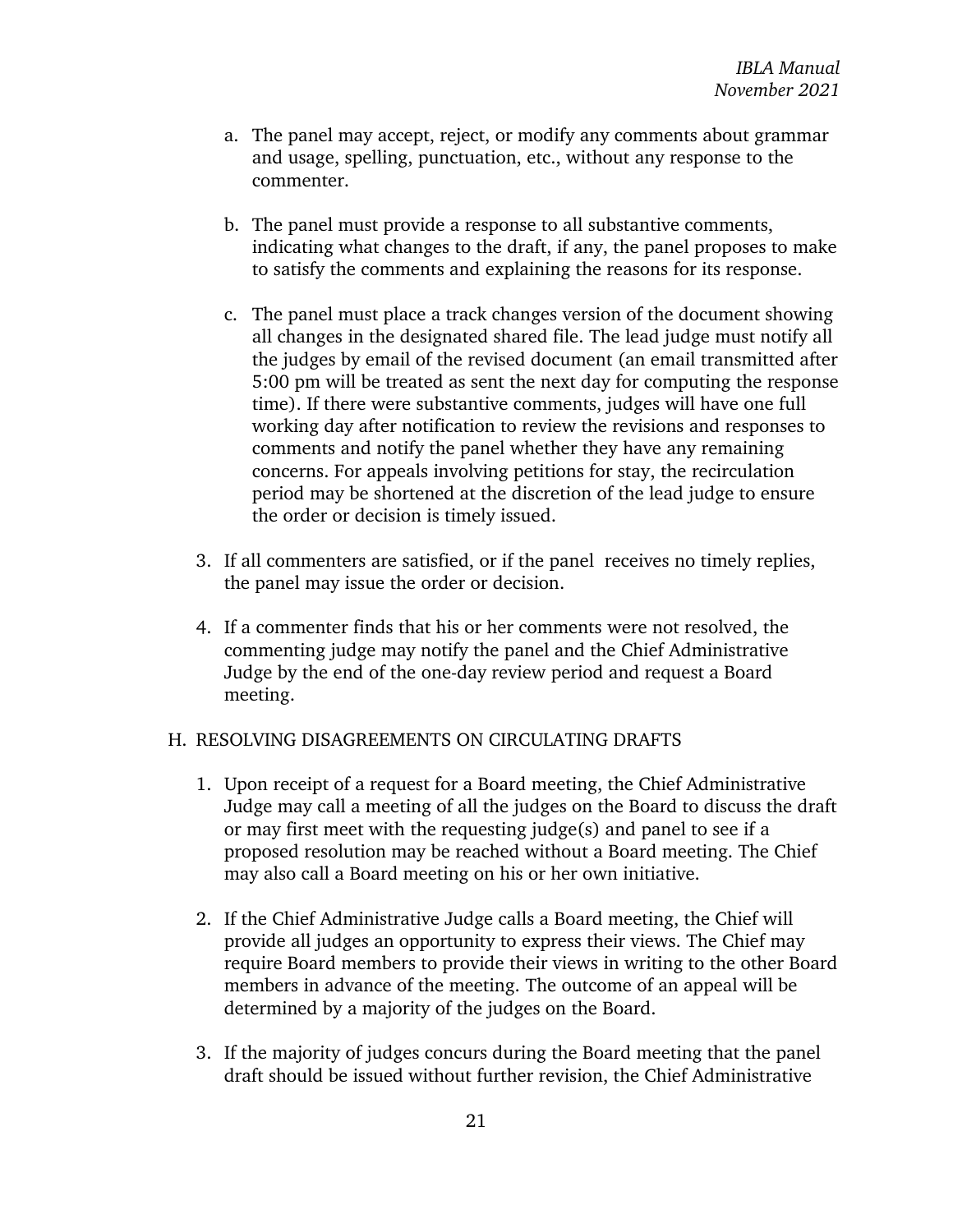Judge will authorize the opinion to be issued. If the majority of judges believes further revisions should be considered, the Chief Administrative Judge will determine whether the appeal can most effectively be disposed of (1) by the current panel, (2) by assigning an additional judge to consider the appeal, or (3) by assigning all administrative judges attending the meeting to consider the appeal (en banc). The Chief Administrative Judge may also direct additional research, drafts, and meetings.

4. If a revised draft or dissent is prepared, it will be circulated for comment by all judges upon a schedule established by the Chief Administrative Judge.

# <span id="page-25-1"></span><span id="page-25-0"></span>X. FINAL ORDERS AND DECISIONS

## A. PROOFING

- 1. The lead judge is responsible for sending the final order or decision for proofing and cite-checking. When the lead judge sends the order or decision for proofing and cite-checking, the judge will also provide the appeal file. The lead judge is encouraged to also provide copies of documents and research frequently cited or relied upon in the final order or decision.
- 2. Typically, the paralegal or attorney who drafted the order or decision will proof it. If the paralegal or attorney who drafted the order or decision is unavailable, or if no attorney has been assigned to the appeal, then the lead judge should ask the Docket Clerk to assign another staff member (an attorney, a legal intern, a paralegal, or a legal assistant, as specified by the Docket Attorney), to proof the order or decision, which the Docket Clerk will do on a rotational basis.
- 3. A judge should expect that a final order or decision will be proofed within three working days for any draft containing up to 25 pages (1.5 spaced) and 5 working days if the draft is longer than 25 pages (1.5 spaced) once the proofing attorney or paralegal has been provided all necessary documents and files.. The lead judge, in consultation with the Chief or Deputy Chief if necessary, may approve adjustments to these timeframes on a case-by-case basis, depending on priorities and workload.
- 4. Staff must proof and cite-check any order or decision in accordance with the Board's Formatting, Style, and Citation Manual and any proofing instructions.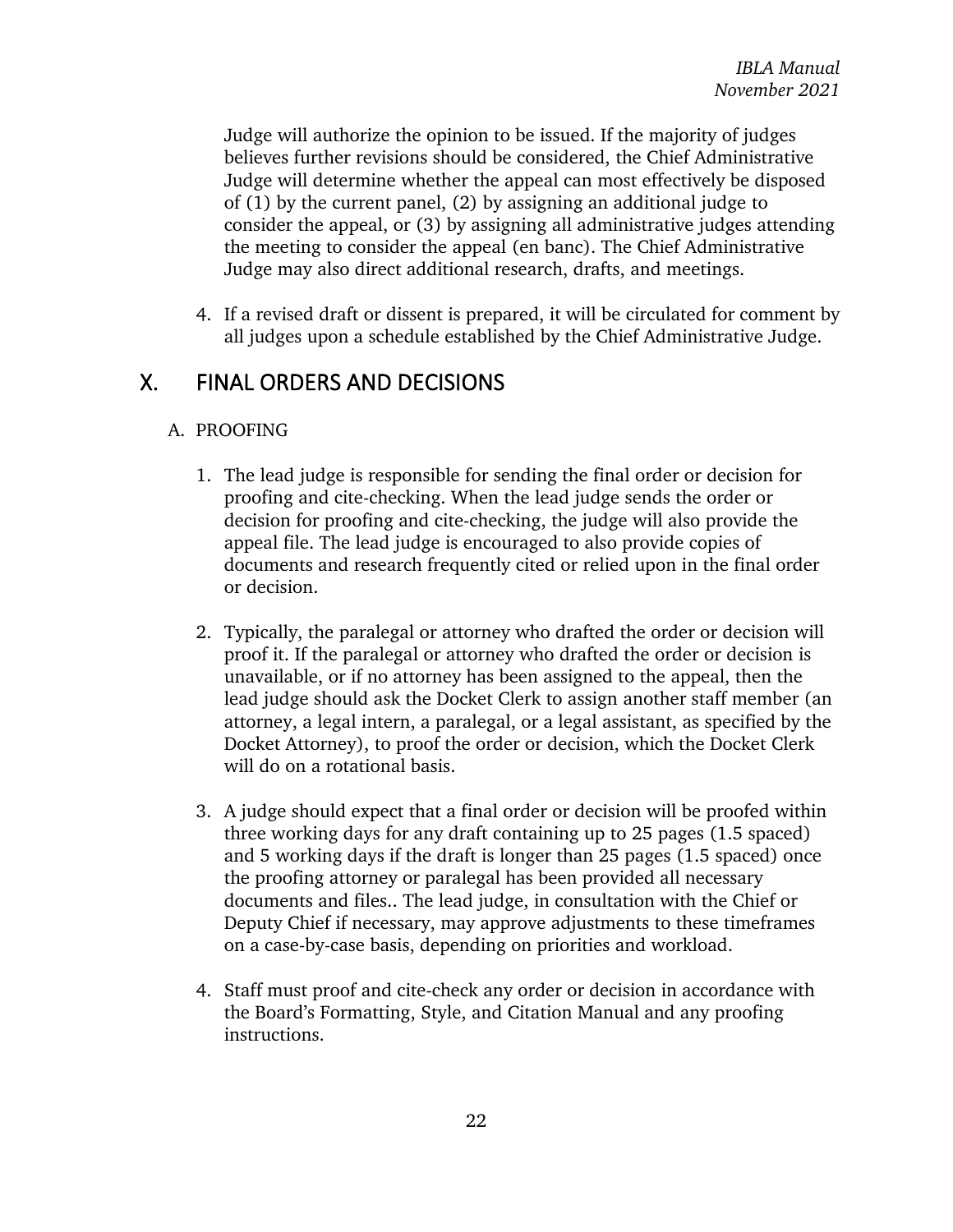5. The staff member should then email the proofed order or decision, in track changes, to the lead judge. A copy of the proofed document should be saved to the Proofing folder on the designated shared drive. The staff member will also return the appeal file to the lead judge.

### <span id="page-26-0"></span>B. PREPARING, SIGNING, AND ISSUING FINAL ORDERS AND DECISIONS

- 1. For orders, the lead judge prepares the final draft for signature. For decisions, the lead judge sends the final draft to the Docket Clerk, who inserts volume and page numbers and provides the final version to the lead and panel judges for signature.
- 2. The lead judge and panel judge will sign the final version of the order or decision. Both signatures will be made electronically to a PDF of the final order or decision on the date of issuance.
- 3. The lead judge must submit the final signed version of an order or decision, along with the appeal file, to the Docket Clerk or Legal Assistant for issuance and distribution no later than 4:00 pm to be dated and credited as of that day. If a lead judge submits a final order or decision after 4:00 pm, it will have to be resubmitted the next day with new electronic signatures.

## <span id="page-26-1"></span>C. DISTRIBUTION OF FINAL ORDERS AND DECISIONS

The Docket Clerk or Legal Assistant will distribute all final Board orders and decisions. The Docket Clerk or Legal Assistant will email all final Board orders and decisions to the parties and others listed in DMS or other case management system. Orders and decisions will be mailed to a party who does not have an email address of record. The original of the order or decision will be placed in the file.

## <span id="page-26-2"></span>D. RECORD-KEEPING AND CERTIFYING THE RECORD

- 1. The lead judge is responsible for closing the appeal file. If an attorney was assigned to the appeal and completed a draft dispositive order or decision, the lead judge may direct that attorney to close the appeal file. If the appeal file is electronic, nothing needs to occur.
- 2. If the appeal file is paper, then the lead judge must ensure that it and the agency's administrative record are organized as they were originally received: all pleadings are two-hole punched and placed on the right-hand side of the appeal file in reverse chronological order, with the most recent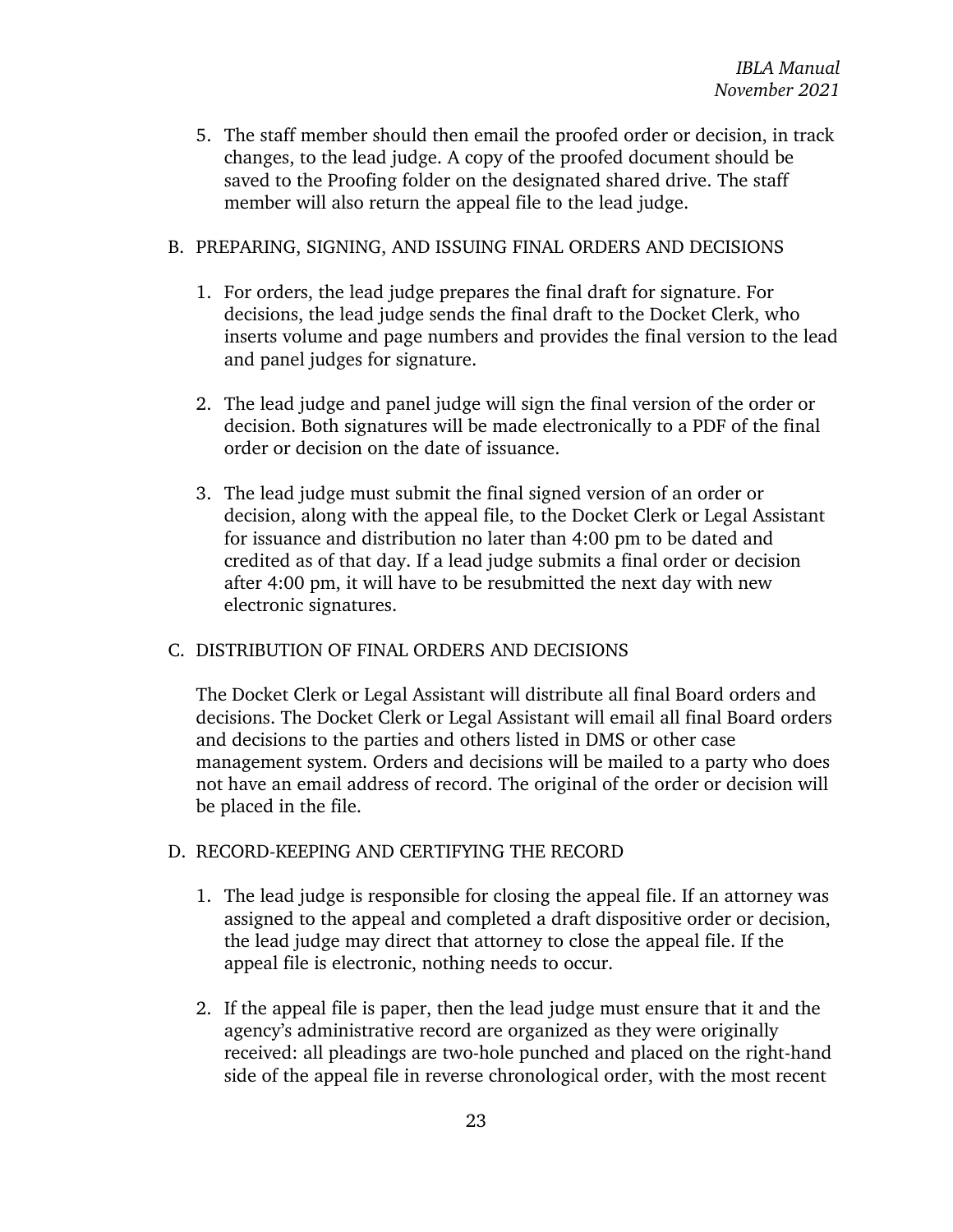document on top, and the agency's administrative record, if provided on a CD, DVD, or thumb drive, is placed in an envelope on the metal fastener on the left-hand side of the Board's appeal file. All documents that are not part of the appeal file or administrative record (e.g., research, reference documents) must be removed.

- 3. The lead judge must give the Board's paper file and agency's administrative record to the Docket Clerk with the signed order or decision disposing of the appeal. The Docket Clerk will ensure that all contents are accounted for and the record can be certified.
- 4. Once an appeal has been decided, the Docket Clerk closes it in DMS. Unless the parties stipulated to dismissal, the file is retained for 70 calendar days until expiration of the time for filing a petition for reconsideration or a petition for attorney's fees. If the parties stipulated to dismissal, the file may be returned immediately; no certification is necessary.
- 5. Unless the parties stipulated to dismissal, the Board will certify that the record is complete; the file will not be returned to the agency without a record certification. The Docket Attorney signs all record certifications.
- 6. If the Secretary or Director exercises jurisdiction over an appeal in accordance with 43 C.F.R. § 4.5, and the file is in the possession of the Board, the Docket Clerk will ensure that the file is timely transmitted to the appropriate office and that evidence of receipt by that office is maintained by the Board.

# <span id="page-27-0"></span>XI. MOTIONS FOR RECONSIDERATION

A party may file a motion for reconsideration within 60 days of the date of a decision or order under 43 C.F.R. § 4.403. The regulation provides that any other party to the original appeal has 21 days from the date of service of the motion for reconsideration to file a response. The Board dockets motions for reconsideration as new appeals, using the original appeal number and adding "-1" after it. Typically, the Docket Clerk will assign a motion for reconsideration to the same attorney and panel of judges who worked on the original appeal. The Board's policy is to expedite motions for reconsideration as specified under II.C.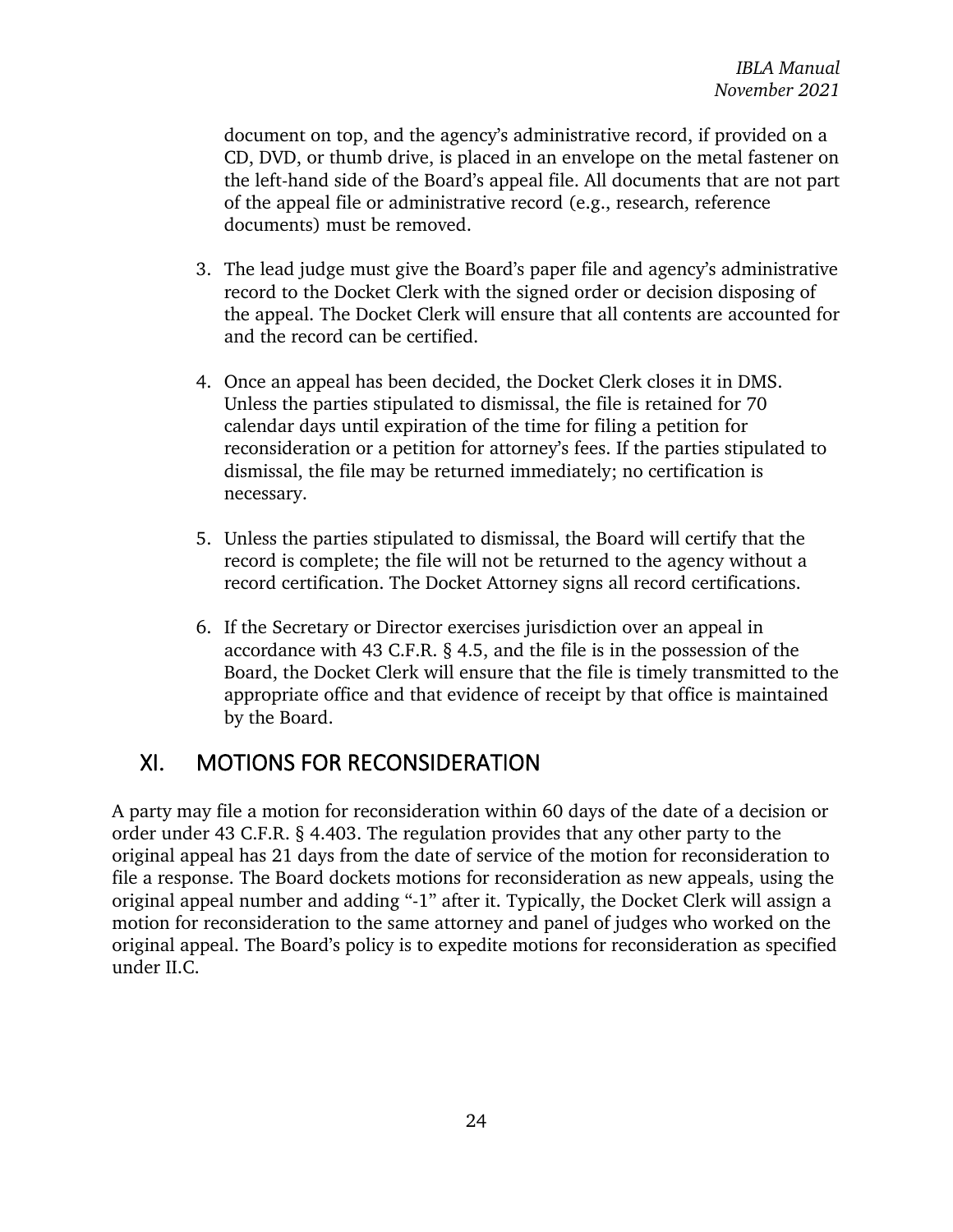# <span id="page-28-1"></span><span id="page-28-0"></span>XII. EX PARTE COMMUNICATIONS

## A. DEFINITION OF EX PARTE COMMUNICATIONS

- 1. 43 C.F.R. § 4.27(b) prohibits any communication concerning the merits of a proceeding between (1) any party to the proceeding, or any person interested in the proceeding, or any representative of a party or interested person and (2) any Office of Hearings and Appeals personnel involved or who may reasonably be expected to become involved in the decisionmaking process of that proceeding unless the communication is made in the presence of all other parties or their representatives (if it is an oral communication) or it is furnished to all other parties (if it is written).
- 2. "Proceedings," "interested person," and "person interested in the proceeding" are defined in 43 C.F.R.§ 4.27(b). Proceedings include pending appeals, rulemakings that might affect a pending appeal, and requests for reconsideration or review by the Director.
- 3. 43 C.F.R. § 4.27(b) does not prohibit communications concerning appeal status or advice concerning compliance with procedural requirements unless the area of inquiry is an area of controversy in the proceeding.

## <span id="page-28-2"></span>B. PROCEDURES FOR HANDLING EX PARTE COMMUNICATIONS

- 1. When an oral ex parte communication occurs, it must be documented with a memorandum to the file written by the OHA staff member who made or received the communication. A copy of the memorandum must be included in the record and provided to all parties, who must be given an opportunity to respond.
- 2. Any written ex parte communication must be included in the record and a copy provided to all parties, who must be given an opportunity to respond. Normally, an order ("*Ex parte* communication provided") is prepared giving the parties time to respond to the memorandum or written communication if they wish to do so.
- 3. If it is not clear from a document that service was provided in accordance with 43 C.F.R. §§ 4.401(c) and 4.413, then the Docket Attorney may prepare an order ("Completion of service") that includes a copy of the document or directs a party to serve it. Depending on the document that does not conform, the Board can set a briefing schedule giving the served parties an opportunity to respond.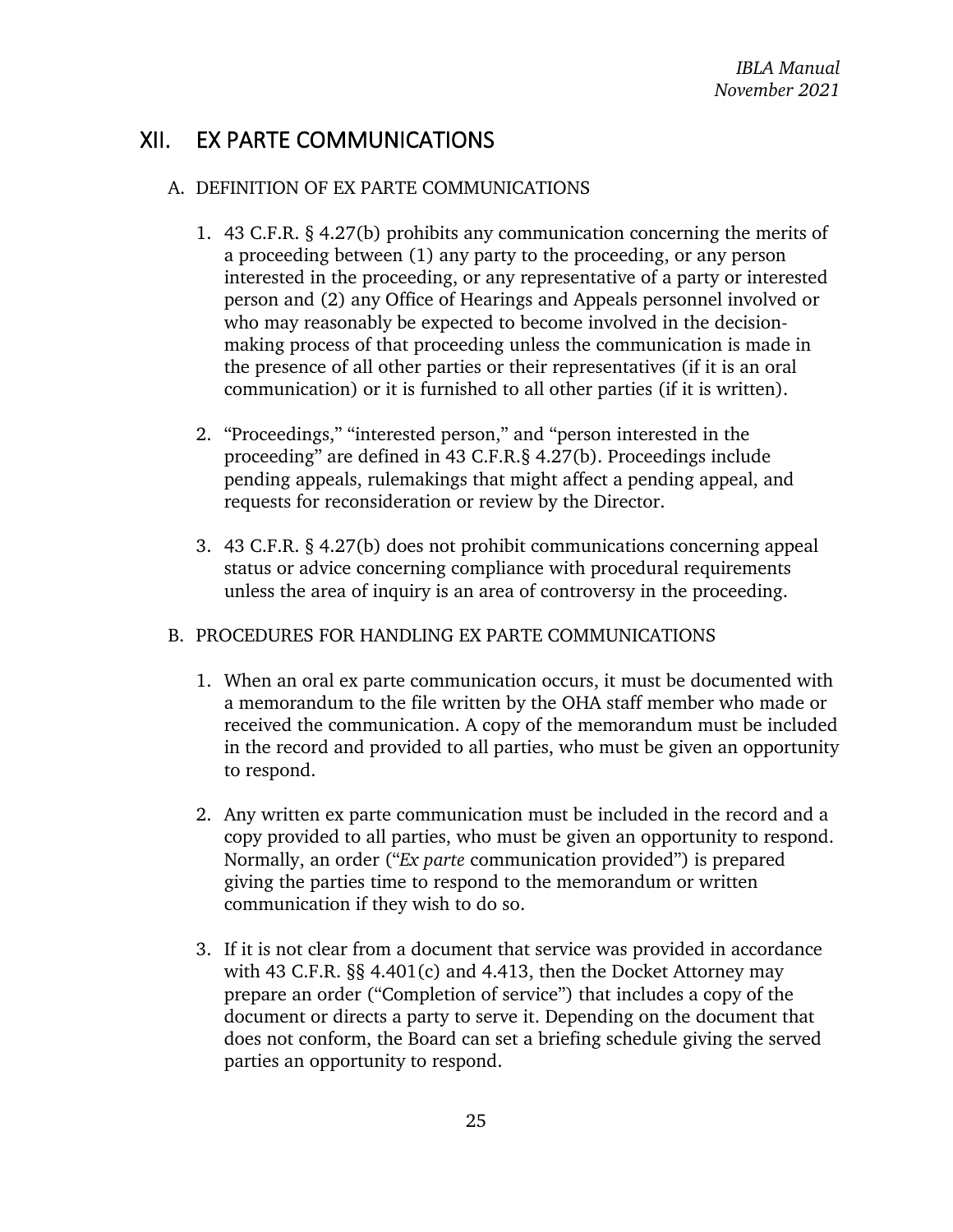# <span id="page-29-1"></span><span id="page-29-0"></span>XIII. EXTERNAL COMMUNICATION

# A. RESPONDING TO PUBLIC REQUESTS TO REVIEW AN APPEAL FILE AND OTHER FOIA REQUESTS

Nonparties to an appeal must file a Freedom of Information Act (FOIA) request with the Board [\(foia@oha.doi.gov\)](mailto:foia@oha.doi.gov) if they wish to access documents filed in a pending appeal. The Docket Attorney responds to all FOIA requests in accordance with the Department's implementing regulations at 43 C.F.R. Part 2. The Docket Attorney will coordinate responses with the Director's Office as appropriate, consistent with the procedures in the OHA Manual.

#### <span id="page-29-2"></span>B. RESPONDING TO MEDIA REQUESTS

- 1. Anyone on the Board who receives a request from the media about the Board or a pending appeal should send the request or, if the request was not in writing, a summary of the request to the Docket Attorney. The Docket Attorney will inform the requester that the Department's Office of Communications will respond to the request.
- 2. The Docket Attorney will prepare a response to the request and forward it with the incoming request to the Chief Administrative Judge with a copy to the Deputy Chief.
- 3. The Chief Administrative Judge will forward the media request and draft response to the Director and Deputy Director of OHA, who will in turn forward the request and response to the Department's Office of Communications.
- 4. The Office of Communications will respond directly to the requester on the Board's behalf.

## <span id="page-29-3"></span>C. RESPONDING TO CONGRESSIONAL INQUIRIES

- 1. Anyone on the Board who receives a request or other communication from Congress or a member of Congress about the Board or a pending appeal should send the request or, if the request was not in writing, a summary of the request to the Docket Attorney.
- 2. The Docket Attorney will prepare a response to the request and forward it with the incoming request to the Chief Administrative Judge with a copy to the Deputy Chief.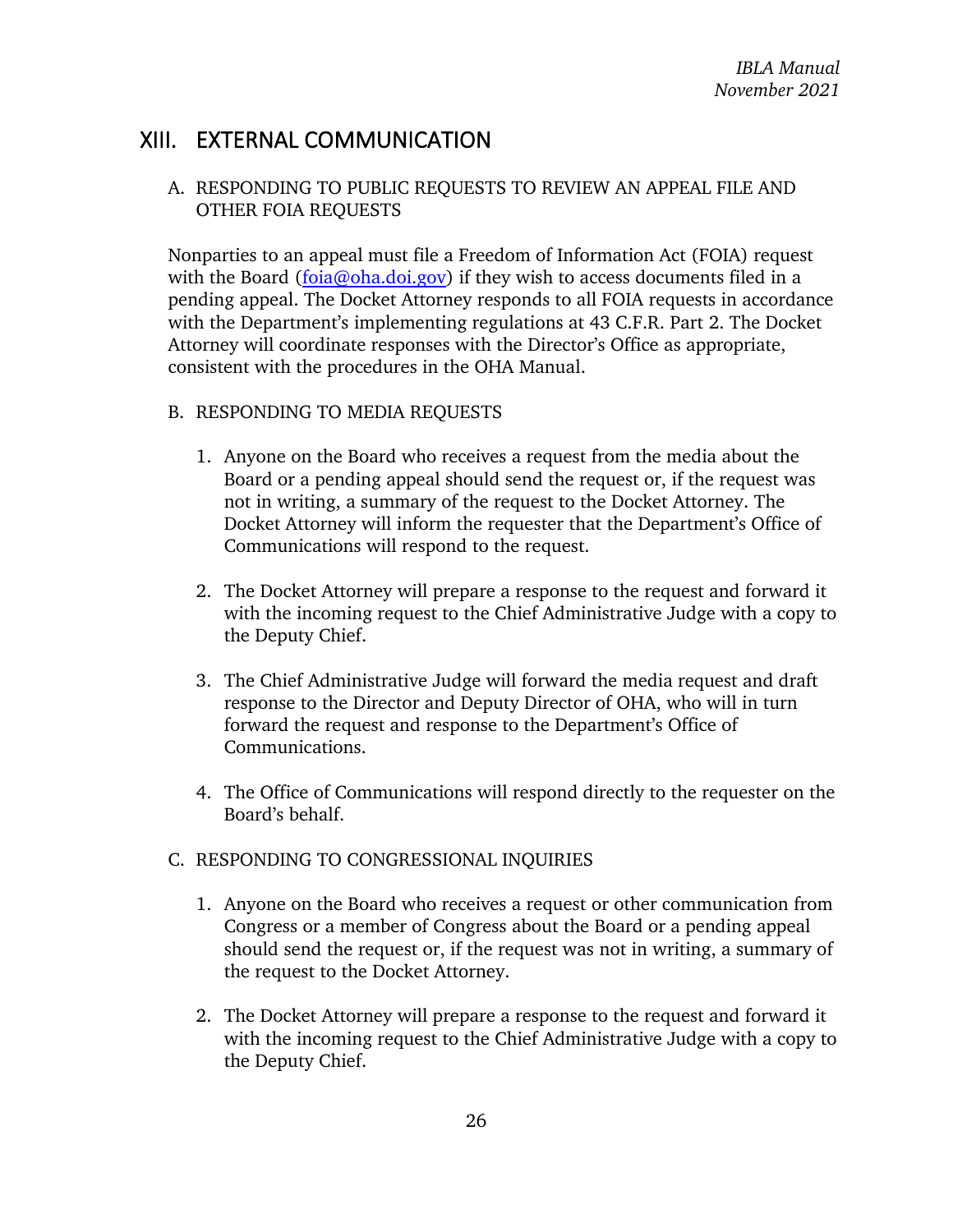3. The Chief Administrative Judge will forward the request and draft response to the Director and Deputy Director of OHA for their review and approval. The Director or Deputy Director will determine who should sign the response and whether they or IBLA should consult with the Department's Office of Congressional and Legislative Affairs.

#### <span id="page-30-0"></span>D. RESPONDING TO OTHER CORRESPONDENCE

Generally, the Docket Attorney drafts responses to correspondence for the Chief Administrative Judge's signature. The Chief Administrative Judge will forward the request and draft response to the Director and Deputy Director of OHA for their review and approval.

# <span id="page-30-2"></span><span id="page-30-1"></span>XIV. INTERNAL MANAGEMENT

## A. CHIEF'S AUTHORITY

"The Chief Administrative Judge . . . is responsible for the internal management and administration of the Board, and . . . is authorized to act on behalf of the Board in conducting correspondence and in carrying out such other duties as may be necessary in the conduct of routine business of the Board." 43 C.F.R. § 4.2(c). This includes the functions described in this Manual; judge and staff attorney assignments; approval of any office-related travel or training; approval of administrative judges' leave and Quicktime; and responding to communications from the public, the Department, or members of Congress. The Chief Administrative Judge may delegate any of these duties to the Deputy Chief Administrative Judge. The Chief Administrative Judge may refer inquiries concerning the status of appeals to the Docket Attorney.

The Chief Administrative Judge will hold periodic staff meetings to share news about OHA policies and procedures, management initiatives, and any other office developments.

#### <span id="page-30-3"></span>B. CASE MANAGEMENT

Administrative judges are expected to manage their case load, balance competing priorities, and meet all deadlines set by statute, regulation, or the Chief Administrative Judge. The Chief Administrative Judge has discretion to reassign appeals and impose deadlines to enhance the Board's productivity and efficiency.